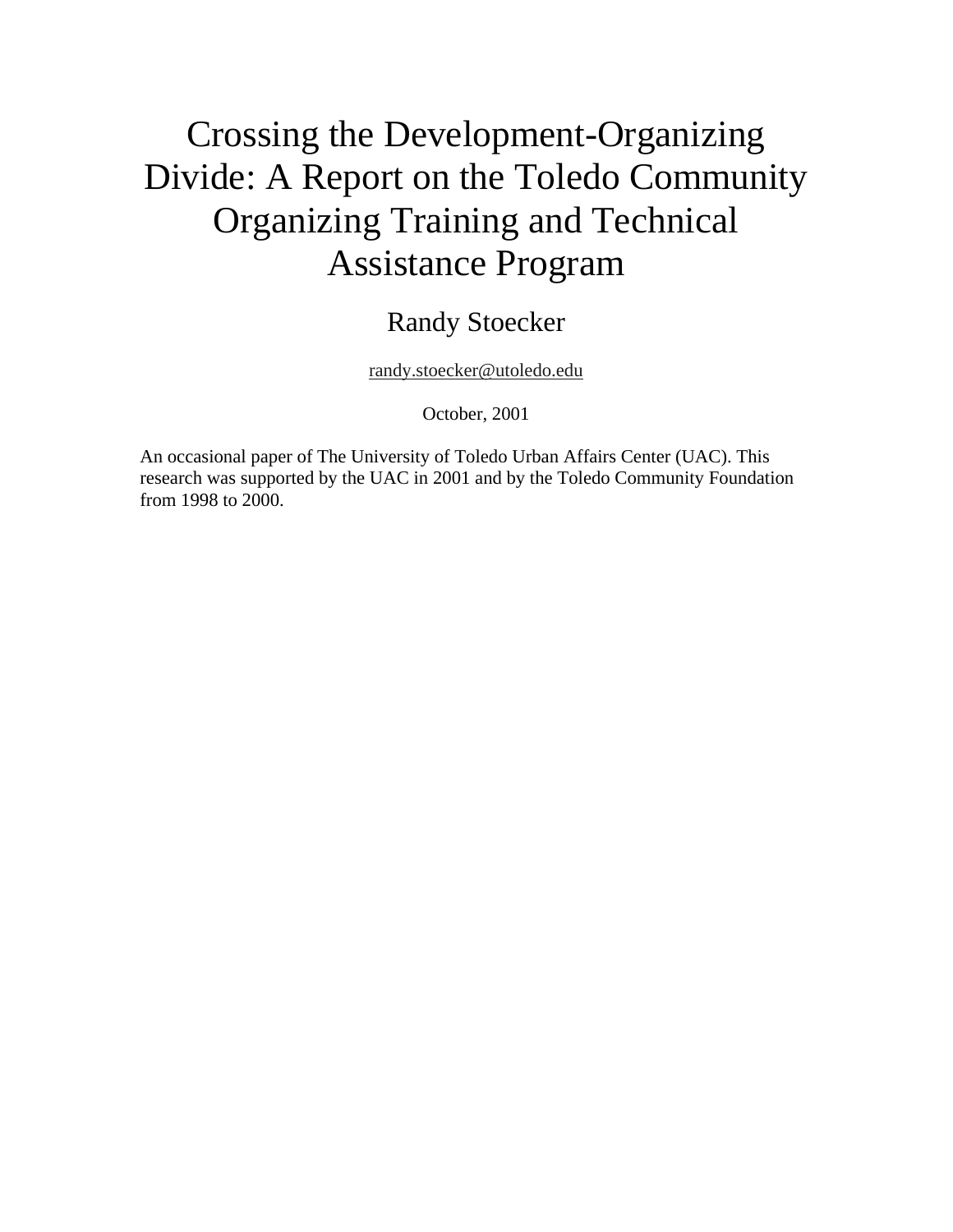#### **CONTENTS**

| III. Models of Combining Community Organizing and Community Development4     |     |
|------------------------------------------------------------------------------|-----|
| IV. Community Development, Community Organizing, and Theories of Society5    |     |
|                                                                              |     |
| VI. Toledo Community Organizing Training and Technical Assistance Program 10 |     |
|                                                                              |     |
|                                                                              |     |
|                                                                              |     |
|                                                                              | .20 |
|                                                                              |     |
|                                                                              |     |
|                                                                              |     |
|                                                                              | .23 |
| <b>REFERENCES</b>                                                            | 26  |
|                                                                              |     |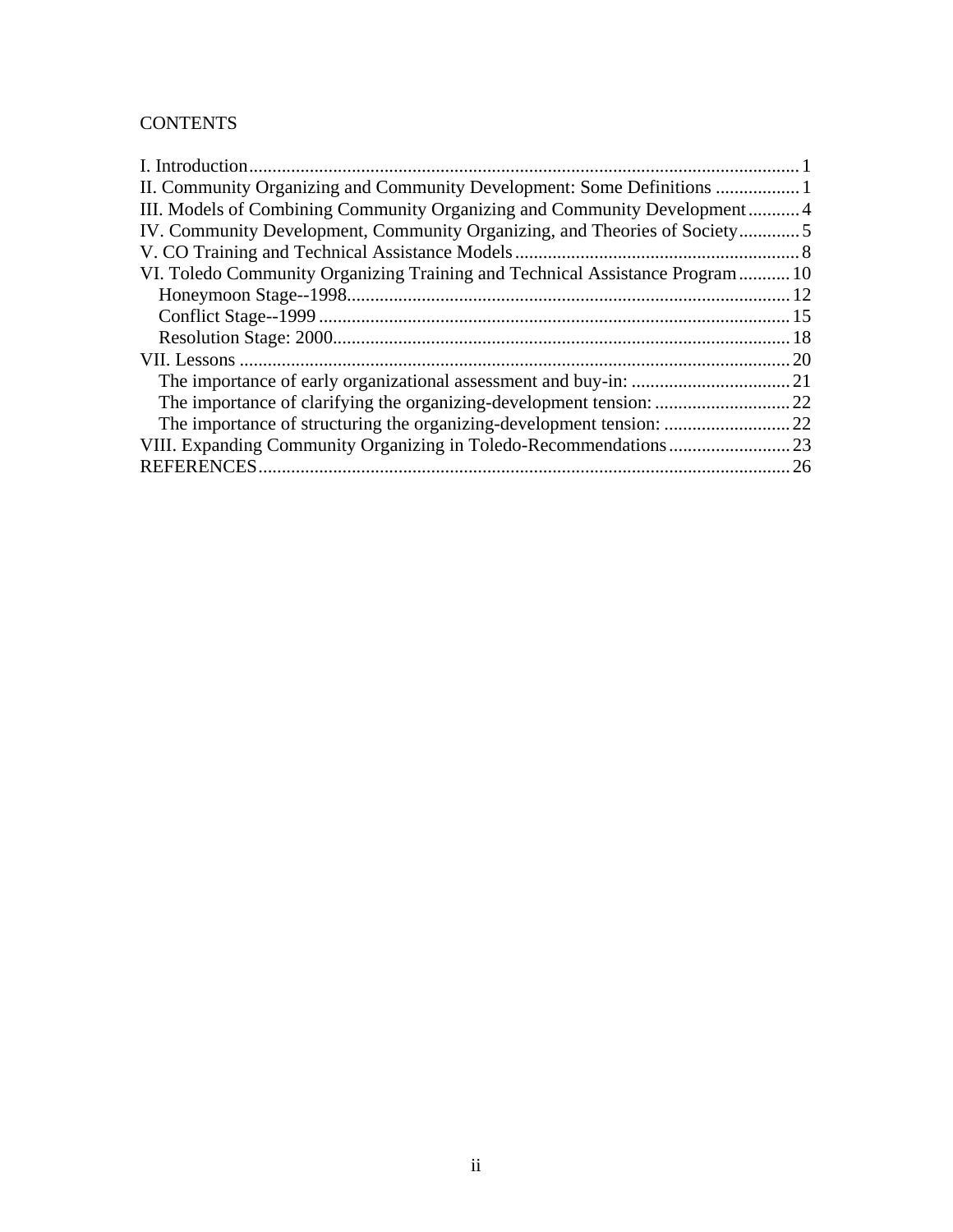# **I. Introduction**

Can community development corporations (CDCs) learn how to do community organizing? Further, can they learn to do it through a distance mentoring and technical assistance model?

This report focuses on these two questions, reviewing the results and lessons learned from the Toledo Community Organizing Training and Technical Assistance Program. The report begins with definitions of community organizing and community development, and the place of CDCs in the organizing-development intersection. Of particular importance are the problematic aspects of bringing organizing and development together in CDCs. Next, the paper reviews some of the community organizing training and technical assistance models available to date, and their relative advantages and disadvantages for the particular case of providing long-distance training and technical assistance to CDCs. Following this the report outlines and describes the components of the Toledo program and its changes over time, including its most recent phase of shifting from solely CDC-based organizing to a community organizing-CDC coalition. Of special focus here is the diversity of outcomes. Of three CDCs that began the program, one dropped out early on, another continued doing organizing as long as the program continued but saw its organizing emphasis fade away after, and a third continues to expand its organizing emphasis and effectiveness in the context of working in coalition with the Association of Community Organizations for Reform Now (ACORN). The report concludes with a discussion of the importance of community organizing in the Toledo context, the implications of the lessons learned from the Toledo program, and recommendations for expanding community organizing in Toledo.

# **II. Community Organizing and Community Development: Some Definitions**

Community organizing has a long history in the United States. Its roots can be traced to many sources, including the early 20th century settlement house movement and other women-centered efforts (Stall and Stoecker, 1998), the Civil Rights Movement (Morris, 1984), and others. But the most well-known influence was Saul Alinsky (1969; 1971), who created a model of community organizing that was rowdy, bawdy, and confrontational. Among the most famous stories of Alinsky's legacy was The Woodlawn Organization's threat to occupy all the toilets at Chicago's O'Hare International Airport.

Alinsky's community organizing career really began in the late 1930s. As part of his field research job, he was to develop a program to combat juvenile delinquency in Chicago's "Back of the Yards" neighborhood downwind of the Chicago Stockyards--an impoverished community of Poles, Lithuanians, and Slovaks. When Alinsky arrived the Congress of Industrial Organizations was organizing the stockyard workers living there. Expanding the CIO model beyond workplace issues, Alinsky organized the Back of the Yards Neighborhood Council (BYNC) from local neighborhood groups, ethnic clubs, union locals, bowling leagues, and an American Legion Post. The success of BYNC in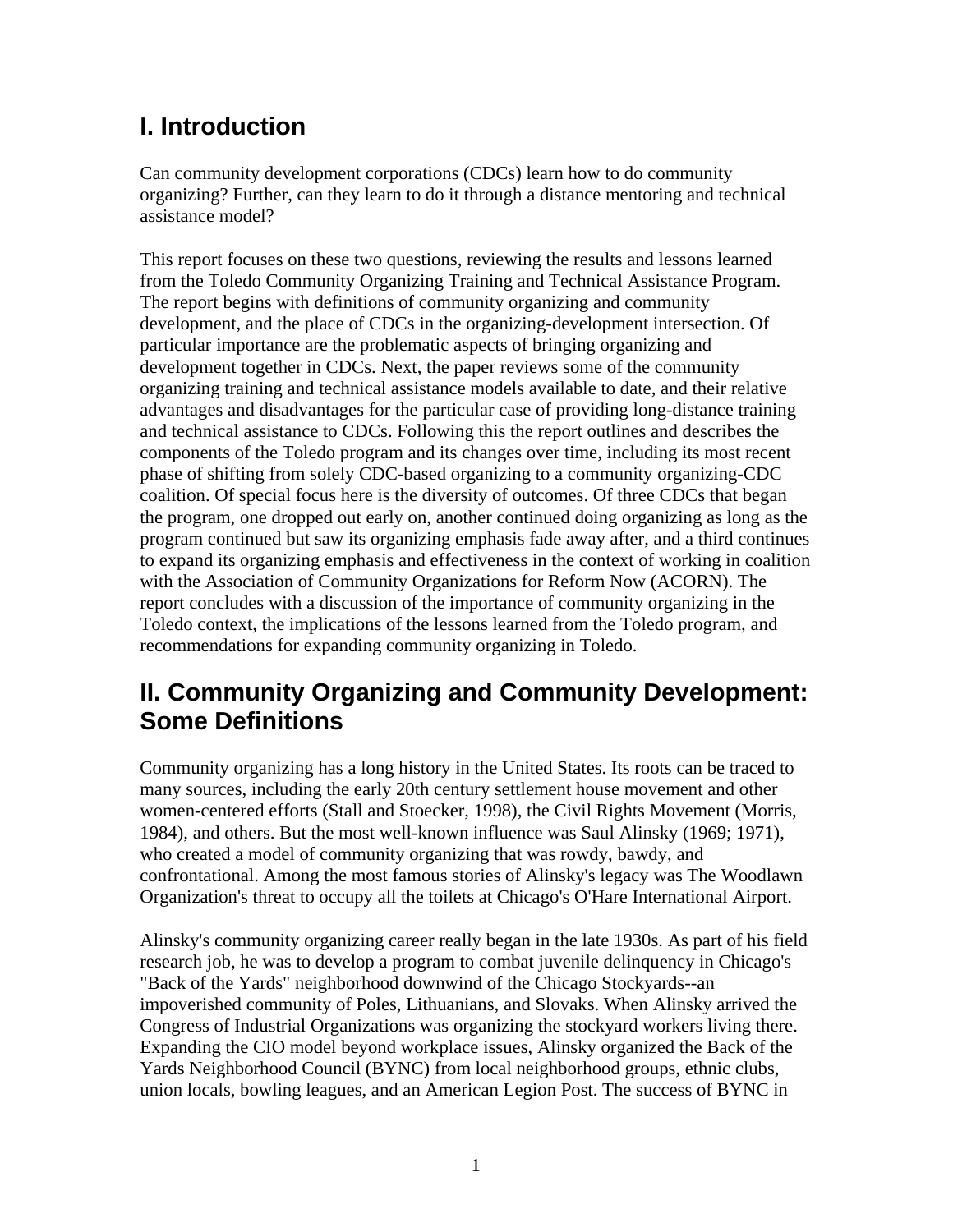getting expanded city services and power started Alinsky off on a long career of organizing poor urban communities around the country (Finks, 1984).

The Civil Rights Movement is the other crucial source of community organizing. It's influence on community organizing practice has been as profound as Alinsky's but has been historically neglected. The accepted founding event of the movement, the Montgomery Bus Boycott, was coordinated through local African American networks and organizations and created a model that would be used in locality-based actions throughout the south. The efforts of the Student Nonviolent Coordinating Committee in organizing African American communities in the south for voting rights and integration are perhaps the most unrecognized influence on community organizing. Out of the efforts of these and other Civil Rights organizers grew the Welfare Rights Movement (Piven and Cloward, 1979) and eventually the famous Association of Community Organizations for Reform Now (ACORN) (Delgado, 1986; Russell, 2000).

Today, community organizing is experiencing a resurgence, with an explosion of small organizing efforts and the growth of some better-publicized efforts by the Industrial Areas Foundation (IAF) in various places (Tresser, 1999), by ACORN (2001) and the New Party (1997) in their Living Wage efforts, and by many other groups and networks (COMM-ORG, 2001b) including the rapidly expanding National Organizers Alliance (2001). As a consequence, the community organizing model is providing an increasingly visible alternative to the community development model.

The focus of community organizing is building organizations controlled by people normally shut out from decision-making power, who then go on to fight for changes in the distribution of power (Beckwith & Lopez,, 1997 Alinsky, 1969; 1971). Community organizing begins as work in local settings to empower individuals to build relationships and organizations, and to create action for social change (Beckwith & Lopez, 1997, Bobo, Kendall & Max, 1991, Kahn, 1991). In the United States, community organizing has been exemplified by small local organizations like the Montgomery Improvement Association, which helped lead the famed Montgomery Bus Boycott (Morris, 1984) and ultimately provided the impetus for a national Civil Rights Movement.

In general, community organizing is the work that occurs in local settings to empower individuals, build relationships, and create action for social change (Bobo et al, 1991; Kahn, 1991, Beckwith and Lopez, 1997). Community organization is the process of building a constituency that can go on to create a movement, and it occurs at a level between the "micro-mobilization" of individuals (Snow et al, 1986) and the "political process" of the broader social system (McAdam, 1982).

Community development stands in stark contrast to community organizing. The modern form of community development, embodied in the "community development corporation" or CDC, can be traced back to Robert Kennedy's 1966 tour of Bedford-Stuyvesant, and the subsequent Special Impact Amendment to the Economic Opportunity Act (Bratt, 1989:191), which led to CDCs such as the Bed-Stuy Restoration Corporation. There were fewer than 100 of these first generation CDCs (Peirce and Steinbach, 1990;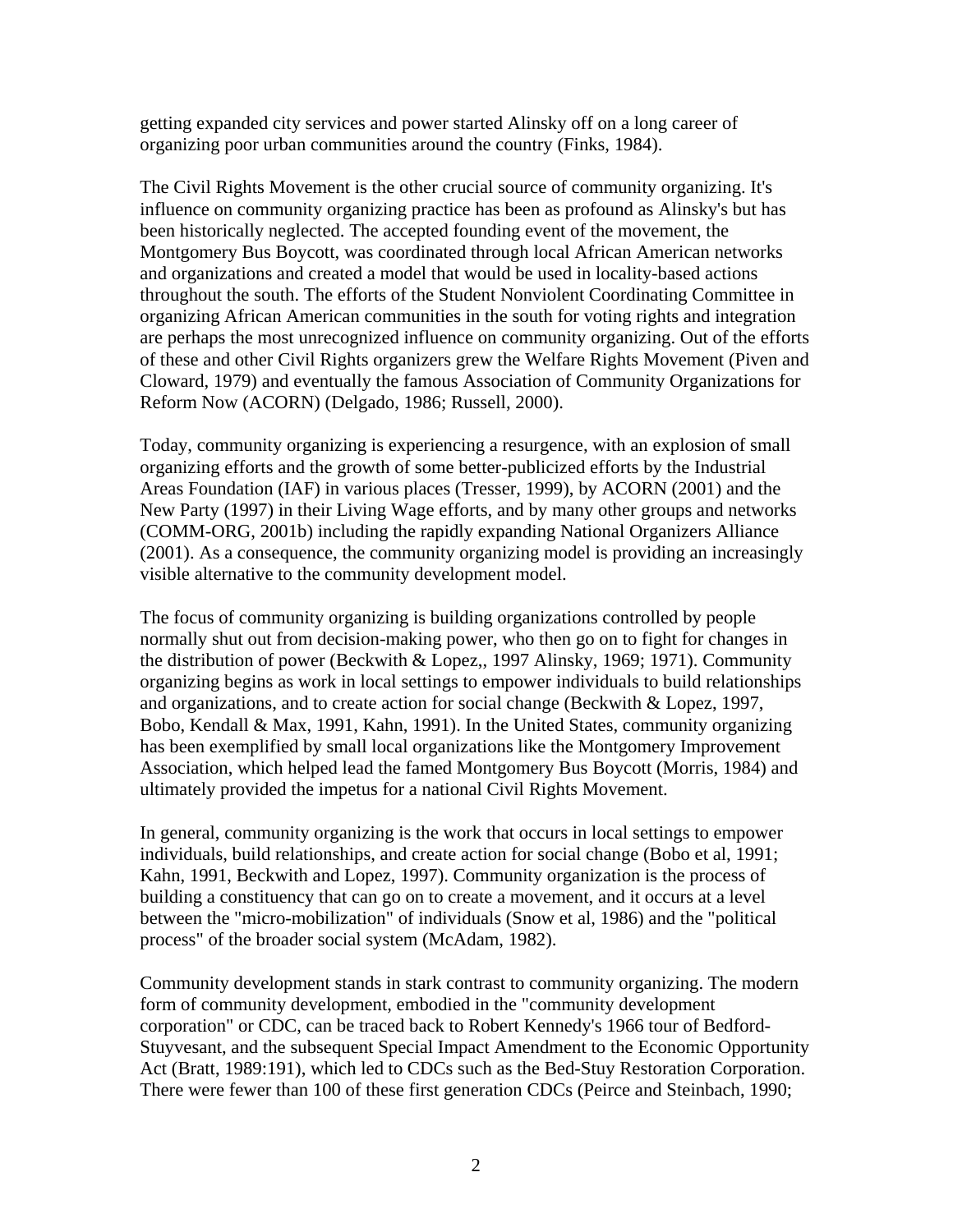Zdenek, 1987), and their primary mission was job creation (Kelly, 1977:24). Between 500 and 1000 "second wave" CDCs formed during the 1970s (Peirce and Steinbach, 1990; Zdenek, 1987) from groups protesting redlining and displacement- based urban renewal (Vidal, 1992). These second wave CDCs shifted away from economic development toward housing development (Peirce and Steinbach, 1990; Vidal, 1992). With them came private philanthropy such as the Ford Foundation's Grey Areas Program (Peirce and Steinbach, 1990; Bratt, 1989:191), support groups, intermediaries, and funding from Title VII of the 1974 Community Services Act. Federal funding for CDCs between 1966 and 1980 rose to over \$500 million. In the 1980s the number of CDCs expanded to as many as 2,000 (Zdenek, 1987; Vidal, 1992) and have continued to climb.

There are three qualities that capture what CDCs are expected to do. First, they are supposed to be "community-based." In other words, they are expected to have some connection with the residents who actually live in the CDC "target area." Second, they are supposed to engage in "comprehensive development," attempting to create jobs, housing, crime reductions and a host of other changes in disempowered and disinvested neighborhoods (though most emphasize housing). Third, they are supposed to accomplish all this within the existing political economic system, bringing historically marginalized people into the economic mainstream (Stoecker, 1997).

This CDC model is very popular with elites, especially government and foundations. The U.S. federal government has set aside special funds for CDCs in Empowerment Zones and other federal housing programs. The Ford Foundation created a monster program to promote CDC-based comprehensive community initiatives (Smock, 1997). Foundations, United Ways, and other elite-connected organizations have been particularly entranced with a version of this model called "asset-based community development" or "ABCD" promoted by Kretzmann and McKnight (1993), which they've interpreted as a "pullyourself-by-your-bootstraps" poverty reduction strategy.

But the CDC model embodies some important contradictions. Community development corporations, or CDCs, while not for profit, must operate in cooperation with for profit actors--banks, real estate, insurance, contractors. And in contrast to building a community-based organization, community development is about building expert-based organizations that can manage the highly technical aspects of housing construction and management, and job and business development. Perhaps, most importantly, the act of development itself can actually disorganize communities as old residents move out and new residents move in through the redevelopment process (Stoecker, 1997).

These tensions, along with a recognition of the incompleteness of the community development approach, have created more and more interest in community organizing among practitioners and even funders.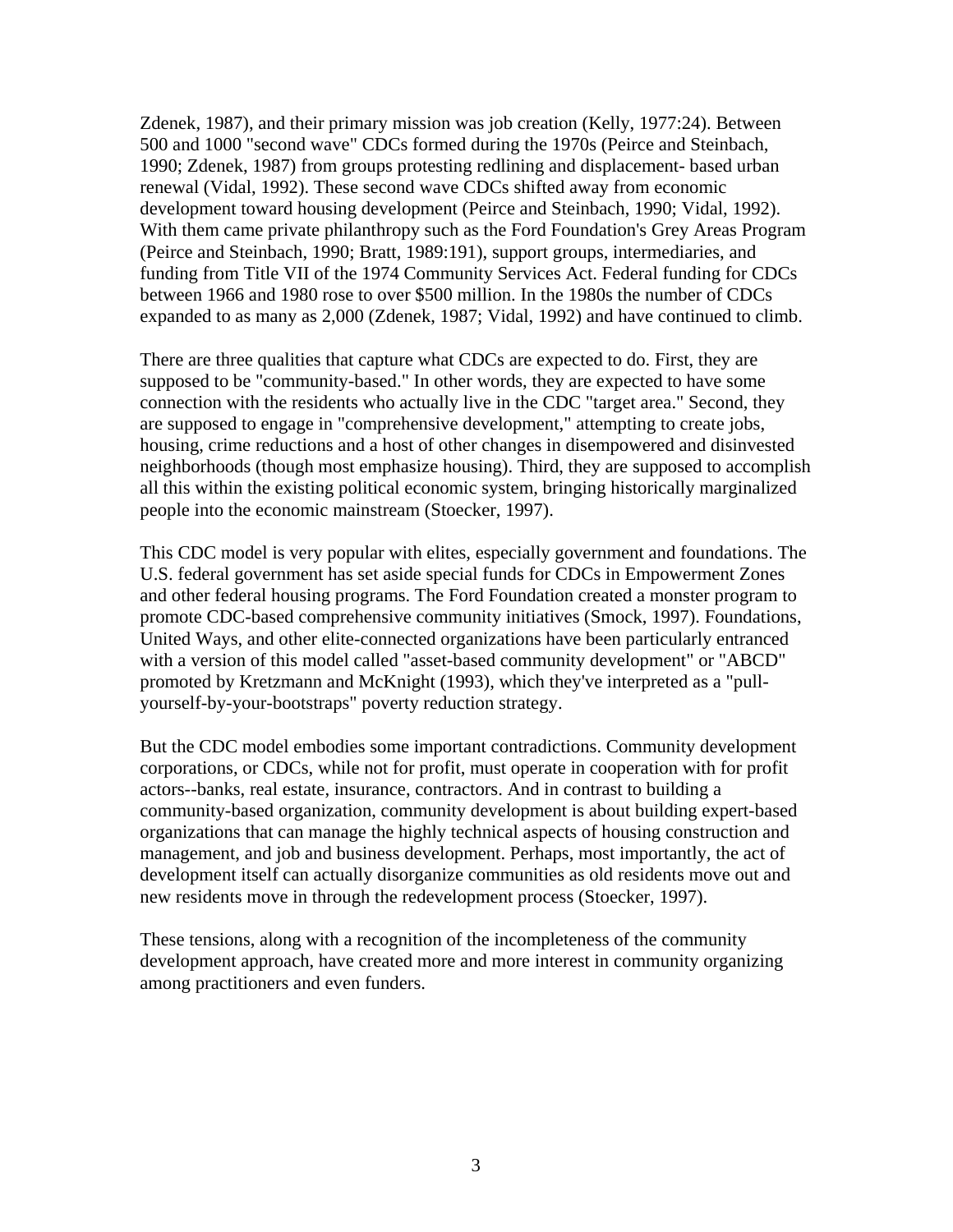# **III. Models of Combining Community Organizing and Community Development**

It is important to understand that much of what is called community organizing, when it is linked with community development, is very different from what has traditionally been known as community organizing. That is partly because community organizing sponsored through CDCs takes significantly more risks if it adopts a confrontational style and an anti-capitalist or anti-statist position. Community-building, consensus organizing, and the women-centered organizing models are three hybrid forms that combine community organizing and community development elements. These three models, while distinct from each other in some ways, share important common characteristics, and differ in similar ways from traditional community organizing.

Community building is defined by Doug Hess (1999) as "projects which seek to build new relationships among members in a community and develop change out of the connections these relationships provide for solving member-defined problems." Linked to Kretzmann and McKnight's (1993) asset-based community development model, and to communitarianism (Smock, 1997), the emphasis in community building is creating and restoring relationships between community residents. The focus is internal, finding and building the community's own "assets" or "social capital" rather than confronting or negotiating with external power and resource holders. Ultimately, the goal of community building is community self-sufficiency (Smock, 1997).

Consensus organizing includes the relationship-building focus of community building, but is broader in also focusing on moving people from welfare to work, improving school achievement, promoting inner-city reinvestment, and developing housing and businesses, among other things. Michael Eichler (1998), the founder of consensus organizing, specifically opposes the "us vs. them" model of community organizing: "today's landlord may be on the board of the community development corporation. Today's mayor may be a major advocate in improving the public schools; and today's corporate leader may be hiring and training welfare recipients while damaging the environment and paying solicited kickbacks to the mayor." The purpose of consensus organizing is to build cooperative relationships between community leaders and business and government to improve poor communities (Consensus Organizing Institute, 2000).

The women-centered organizing model also contrasts significantly with traditional community organizing. This model emphasizes relationship building that is not rooted in self-interest but in an understanding of mutual responsibility. And while it does see a structural division in society that holds women back, it also emphasizes that power is infinitely expandable rather than zero-sum, thus reducing the need for conflict. Like the community building model, women-centered organizing emphasizes small group development and has more of an internal problem-solving focus. The goal is as much the development of individuals as it is the development of communities (Stall and Stoecker, 1998).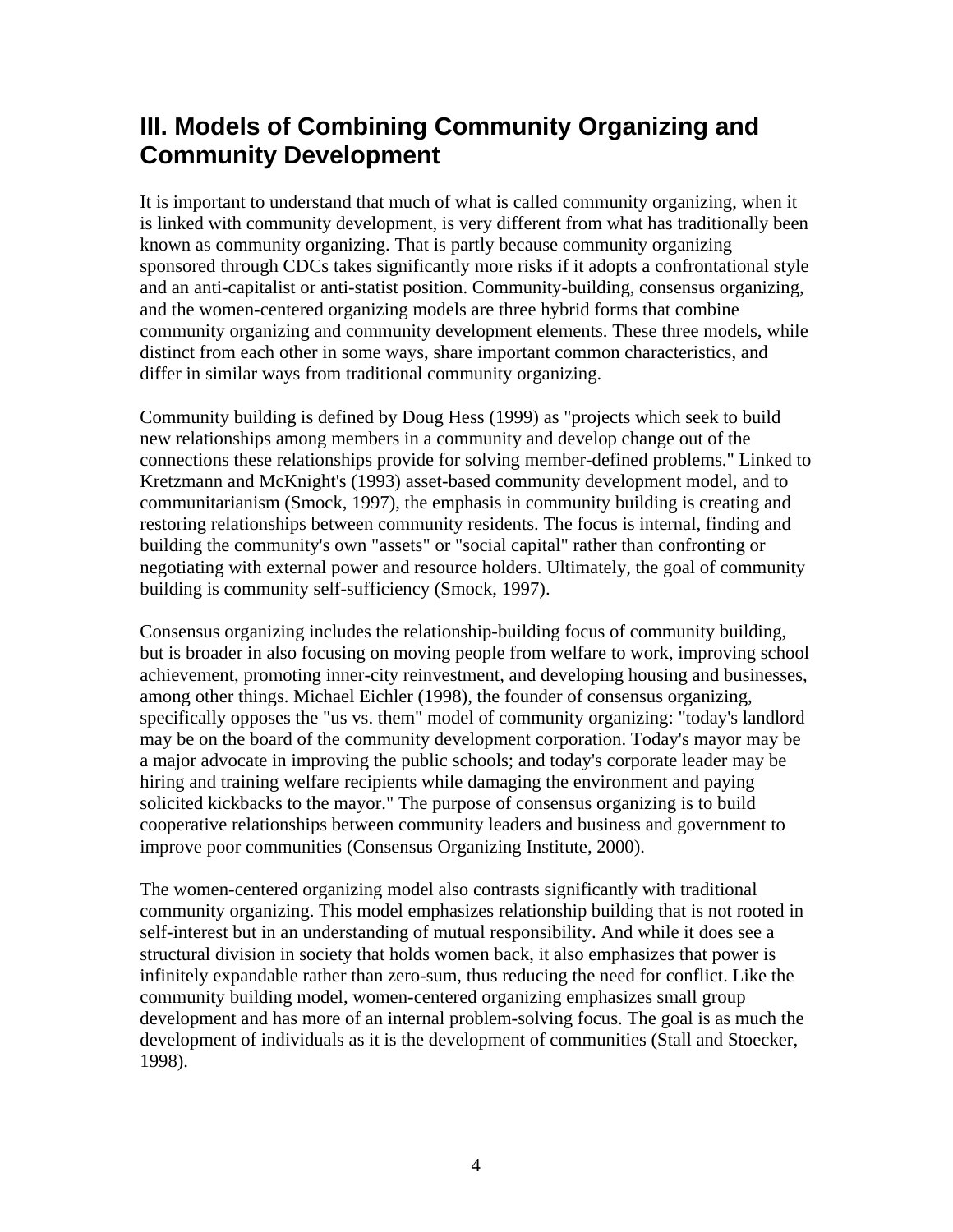The avoidance of confrontation, the lack of focus on structural change, and the absence of conflict in these models makes them well-suited to CDCs. These characteristics also make them much easier to classify as community development than as community organizing.

There are others trying to combine traditional community organizing with community development. Steve Callahan et al. (1999) argue for combining what they call projectbased and power-based community development, something they call "rowing the boat with two oars." For them, project-based community development focuses on delivering services such as "transportation, childcare, social services, housing, jobs, retail services, and micro financing to low-income communities." The organization boards attempt to include local residents, and the staff often have technical expertise in housing, real estate, and business development. On the other hand, these organizations are constantly in danger of becoming disconnected from local interests, and while they try to get resident representation on their boards, they tend to not be very successful at it. In addition, their small size and high skill requirements prevent many of these organizations from producing to scale. They also tend to be politically weak, as their "consensus" approach to change does not alter the existing power imbalances that caused the problems to begin with. Consequently, they are often forced to do projects on terms set by public and corporate officials.

Community organizing, or "power-based community development," is an important complement to project-based community development. Its strengths almost exactly fit the weaknesses of project-based community development. It emphasizes developing the power of low-income people, and holding officials accountable. It's insistence on the necessity and ability of a group to engage in polarizing and militant tactics is what provides some of this power. But the power-based model has its own weaknesses. For one, the methods of this approach can sometimes "obscure progress toward concrete goals." And when these organizations do not use confrontation strategically they can lose some of their influence. In addition, the emphasis on building an inclusive and democratic organization and lack of strong technical expertise can sometimes limit the impact of an organizing victory. Looking back to the project-based model, its strengths compensate for those weaknesses.

These approaches are not simply complementary. In fact, they may be contradictory, each undermining important principles of the other, making them exceptionally difficult to combine.

# **IV. Community Development, Community Organizing, and Theories of Society**

What we really have are not only two distinct models of how to rebuild poor communities, but of how society works. One model, the community development model, includes CDC work, consensus organizing, women-centered organizing, community building, and asset-based community development. The other model includes the various manifestations of traditional community organizing. On the face of it, the main difference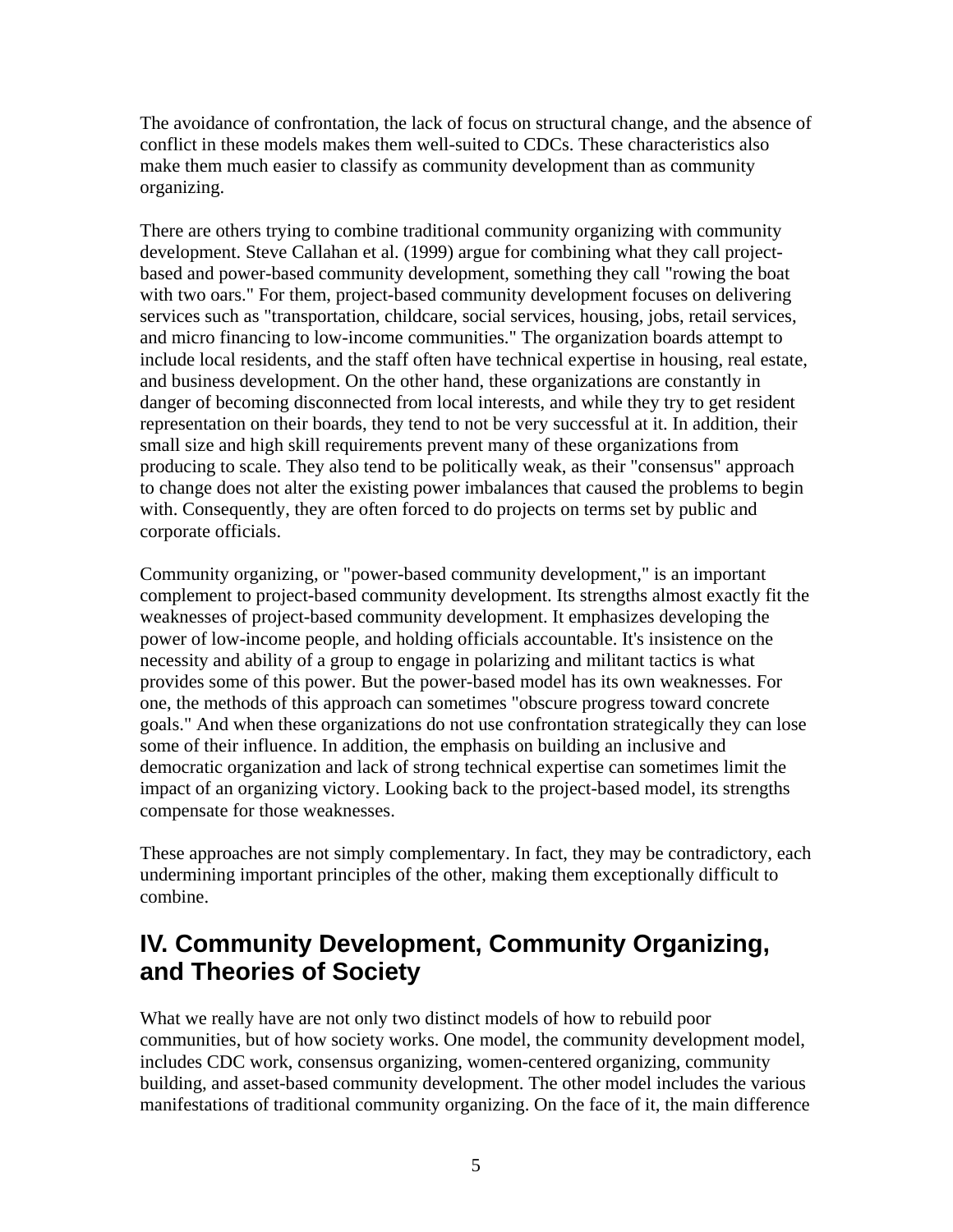between these two approaches seems to be a good cop-bad cop distinction in style. The community development model wants to get power through cooperation and the community organizing model wants to get power through a fight.

But there's more to it than that. These two models are rooted in fundamentally different models of how society works, which sociologists refer to as functionalism and conflict theory. The functionalist model argues that society always tends toward natural equilibrium and its division of labor develops through an almost natural matching of individual talents and societal needs. This theory also assumes that people have common interests even when they have different positions in society. The result is that healthy, persistent societies are in a constant state of gradual equilibrium-seeking improvement. Thus, organizing to force change is actually bad for the society, as it can throw off societal equilibrium, and cooperation to produce gradual change is a better alternative (Eitzen and Baca Zinn, 2000).

The conflict theory of society is much different. In this theory, there is no natural tendency toward anything but conflict over scarce resources. In addition, this theory sees society as developing through struggle between groups. To the extent that any stability is achieved, it's not because society attains equilibrium but because one group, by hook or by crook, is able to dominate the other groups. Conflict theory sees contemporary society as beset by fundamental divisions, particularly between corporations and workers, men and women, and whites and people of color. Conflict theory also sees such divided societies as inherently unstable, preventing those on top from achieving absolute domination and provides opportunities for those on the bottom to create real change. The implication of this theory is that the only way to produce real change in inequality is through groups organizing themselves for collective action and conflict.

These two models are difficult to reconcile, which is why most sociologists keep them separate. When functionalists argue that any surviving society does so because it can maintain some basic degree of equilibrium and put all of its members into the roles for which they are fit, the implication (though few today admit it) is that the poor and the oppressed are supposed to be poor and oppressed (Davis and Moore, 1945). Of course, those who don't belong there (i.e., those who are willing to work hard), will be provided new roles. Michael Eichler's quote above, attempting to portray the common interests of government officials, corporate officials, and the poor, shows just how much the community development model follows functionalist theory. While mayors, landlords, and corporate leaders may sometimes do good things that may be positive, the community development model is silent on the class divisions between renters and landlords, mayors and the electorate, corporations and workers. Only the womencentered model breaks with the others on this point. Within this theoretical context, the community development model can only work if functionalist theory is really correct. In other words, there can be no structural barriers to poor communities rebuilding themselves.

But there is a problem. We know that any one individual poor person can lift themself up and attain greatness, but not all poor people can lift themselves up simultaneously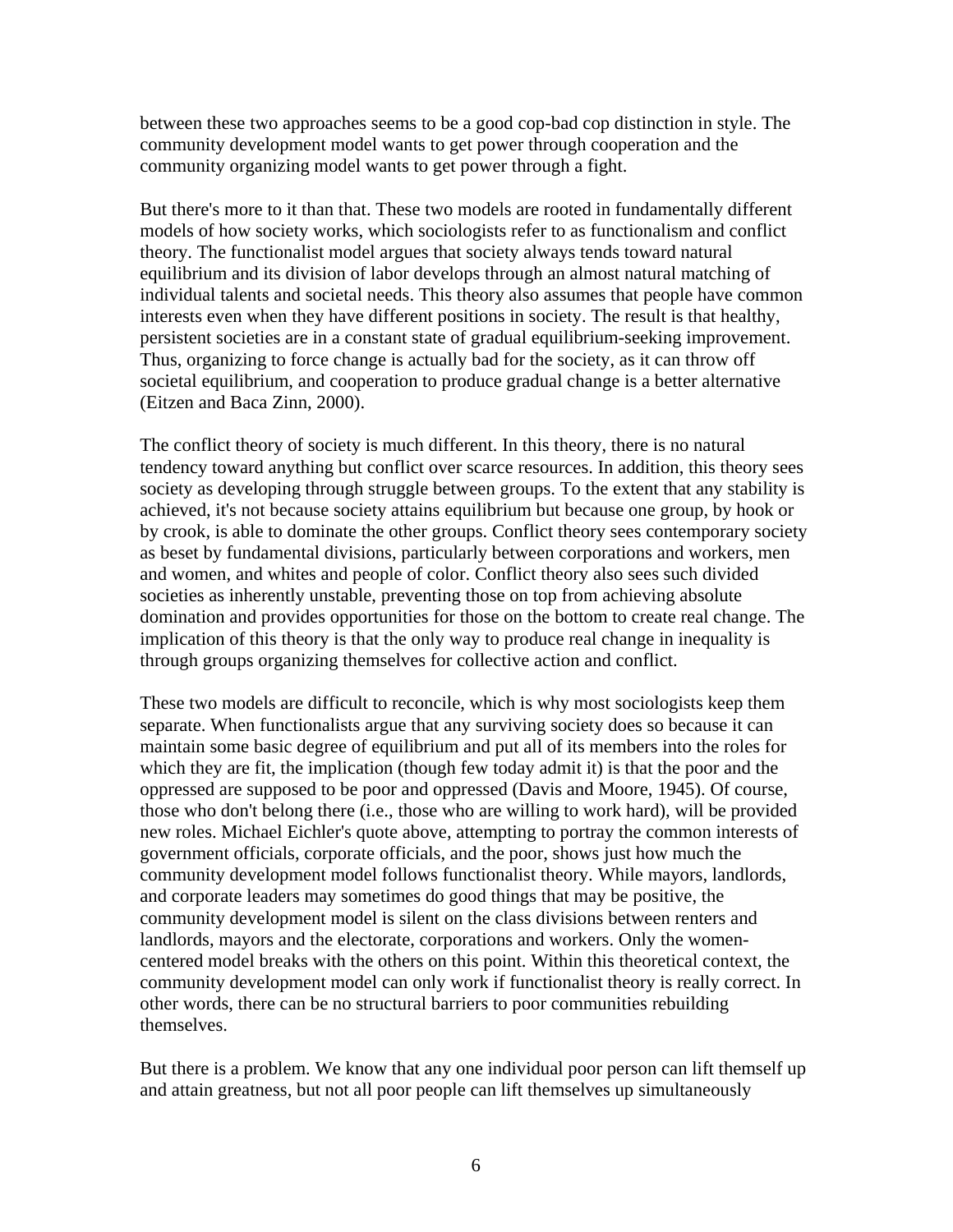because there simply are not enough better societal slots available. This problem is multiplied when the focus is on trying to lift up poor communities, which can only occur if the bulk of the people in those communities are simultaneously lifted up. If there's no space for all those individuals in the economy, there's no chance for that community. The simultaneous improvement of poor people everywhere would require a drastic redistribution of wealth so that the highest paying positions in the economy have much less and the lowest paying positions have much more. Of course, that violates the fundamental tenets of functionalist theory, which argues that society is the way it is because it is functional that way--to try and create an artificial equality would actually upset equilibrium. Poverty, in this model, is functional, and necessary. The community development model, starting from the assumption that the haves and the have-nots will find common ground based in their functional relationships, runs up against the reality that wealth and power is a zero-sum game and those who have are not just going to give it away to those who have not, even if they do work hard. Not only can a model emphasizing cooperation and denying class conflict not work to end poverty and oppression, it's not even supposed to work.

The community organizing model, rooted in a conflict theory of society, understands very well this problem. Of course, this theory generates its own dilemma. If society really is divided into haves and have nots, and if that inequality and oppression is maintained by structurally-based power, where do oppressed communities get the power to change the structure that so far has prevented changing the structure? This was Saul Alinsky's dilemma and he tried to deal with it by having it both ways. He argued that there were indeed haves and have nots, but that those classes were not structurally determined. He held faith that the U.S. political economic system was fair and good and all it required was effective community organizing on the part of the poor to shift the extreme inequality of U.S. Society. He didn't deny the importance of conflict in this process, understanding that the haves would not give up their advantage without a fight (Reitzes and Reitzes, 1987). Of course, African American community organizers have understood the importance of struggle for as long as their history of interaction with white Europeans and North Americans. Frederick Douglass' (1857) famous quote "power concedes nothing without a demand" is the clearest statement of this understanding. And African American organizers, quite differently from Alinsky, saw the structural barriers to equality, and consequently focused on changing the segregation and voting laws that maintained those structural inequalities.

So the challenges of combining the models are apparent. But at the end of the day we still have poor communities, ill-housed families, sick kids, violent streets, useless schools, jobless and hopeless adults, and a host of other societal ills. Saying that the community organizing and community development models are opposed to each other does not help us solve any of those problems, though it may help us understand why it is so difficult to create real and lasting solutions.

So what do we do? It seems quite clear to me that there are structural power differences that can only be removed through conflict. It also seems quite clear to me that we need to develop communities that can be self sufficient enough to resist capitalist encroachment;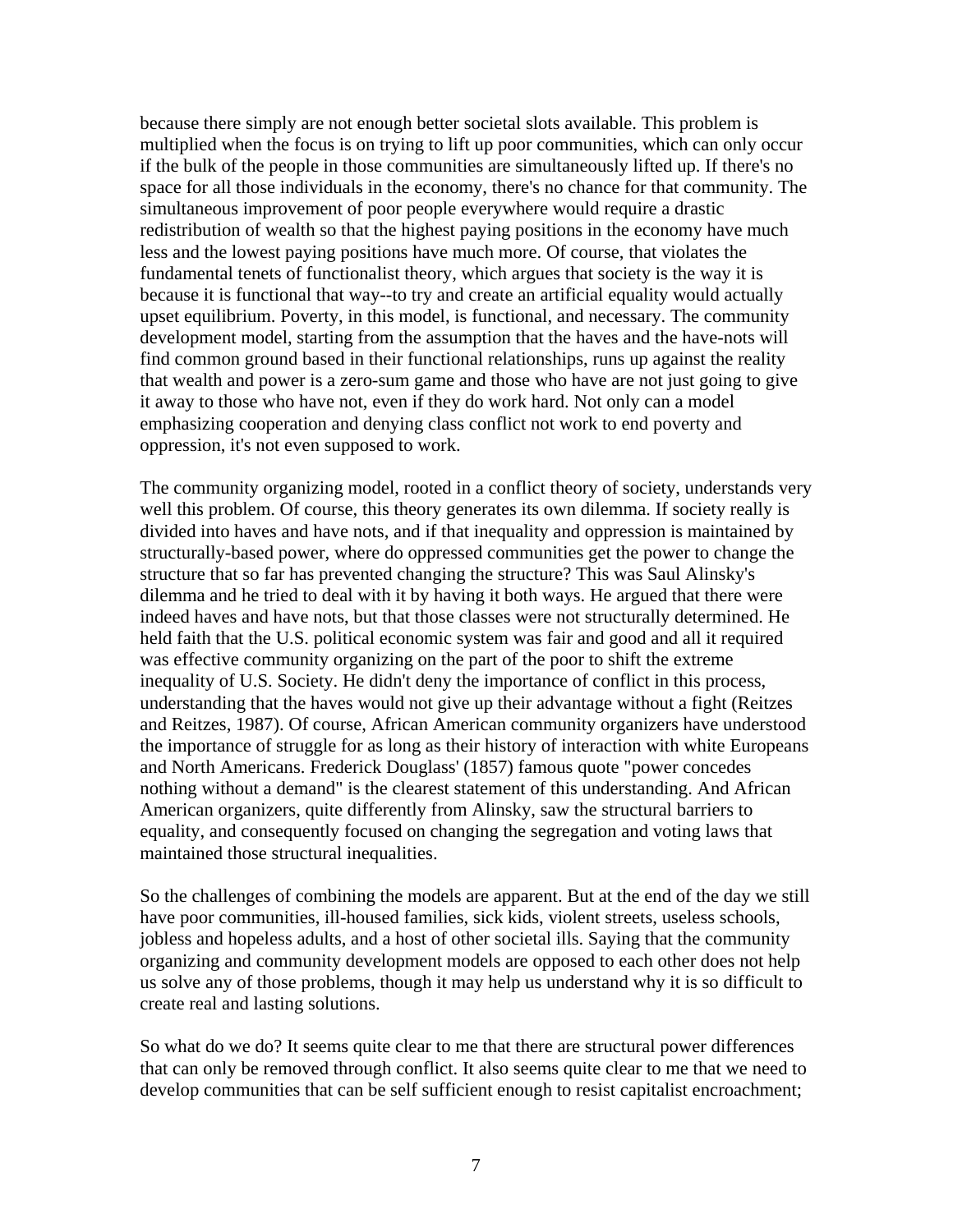control their own education, health care, and other institutions; and avoid selling their principles, land, and culture to speculative developers. Community organizing is necessary to get the power. Community development is necessary to keep it.

Of course, the fights between practitioners of the two models often prevent collaboration, especially when each sees its position as "right" and the other as "wrong" and Callahan et al's boat can sometimes get rowed in circles. And as much as everyone says "it's not the '60s anymore", we continue to act like it is. The conflict between the community organizing folks and the community development folks is so much like the conflict between the Southern Christian Leadership Conference and the Student Nonviolent Coordinating Committee which eventually led to the split between African-American Civil Rights activists and Black Power activists (Blumberg, 1984, Sitkoff, 1993). It is so much like the split between the radical and mainstream branches of the women's movement (Mansbridge, 1986; Freeman, 1975; Ferree and Hess, 1985). It is so much like the split between the militant and mainstream branches of the environmental movement (Gottlieb, 1993). It is so much like the split between the groups engaging in conflict against the power structure and those cooperating with it on any contemporary issue today, whether it is AIDS, poverty, education, or community empowerment.

Like for those other movements, if handled strategically this split has some advantages. Those 1960s movement splits produced a tremendous body of literature, some of which focused on social movement structure. These analysts, when taking a big picture view of the action, found many movements composed of groups confronting the target and groups attempting to work cooperatively with it. The advantage of such a model, they discovered, is that the conflict groups were needed to create access to power holders. Conflict groups, if they are good, have the bargaining chip of being able to create enough social instability to force the target to the table. But they have a difficult time actually negotiating, because of their militancy. Moderate groups are much more successful in negotiations, but achieve very little without the threat of social disturbance from more militant groups (Gerlach and Hine, 1970).

The danger, of course, is that these groups tear each other up if they don't recognize their complementarity. This is particularly a danger in the community organizing/community development divide, because the participants have not defined themselves collectively as a movement. Partly because community organizing and community development have focused on small local areas, they have not been very effective at linking up with each other to build something beyond the local. But what if they did? How could community organizing groups and community development groups realize the benefits of their complementarity?

## **V. CO Training and Technical Assistance Models**

For those trying to figure out how to combine community organizing and development, there is not much to work from. There are, of course, the major community organizing training programs, most of which use some kind of residential training or apprenticeship approach (COMM-ORG, 2001a). A number of the important community organizing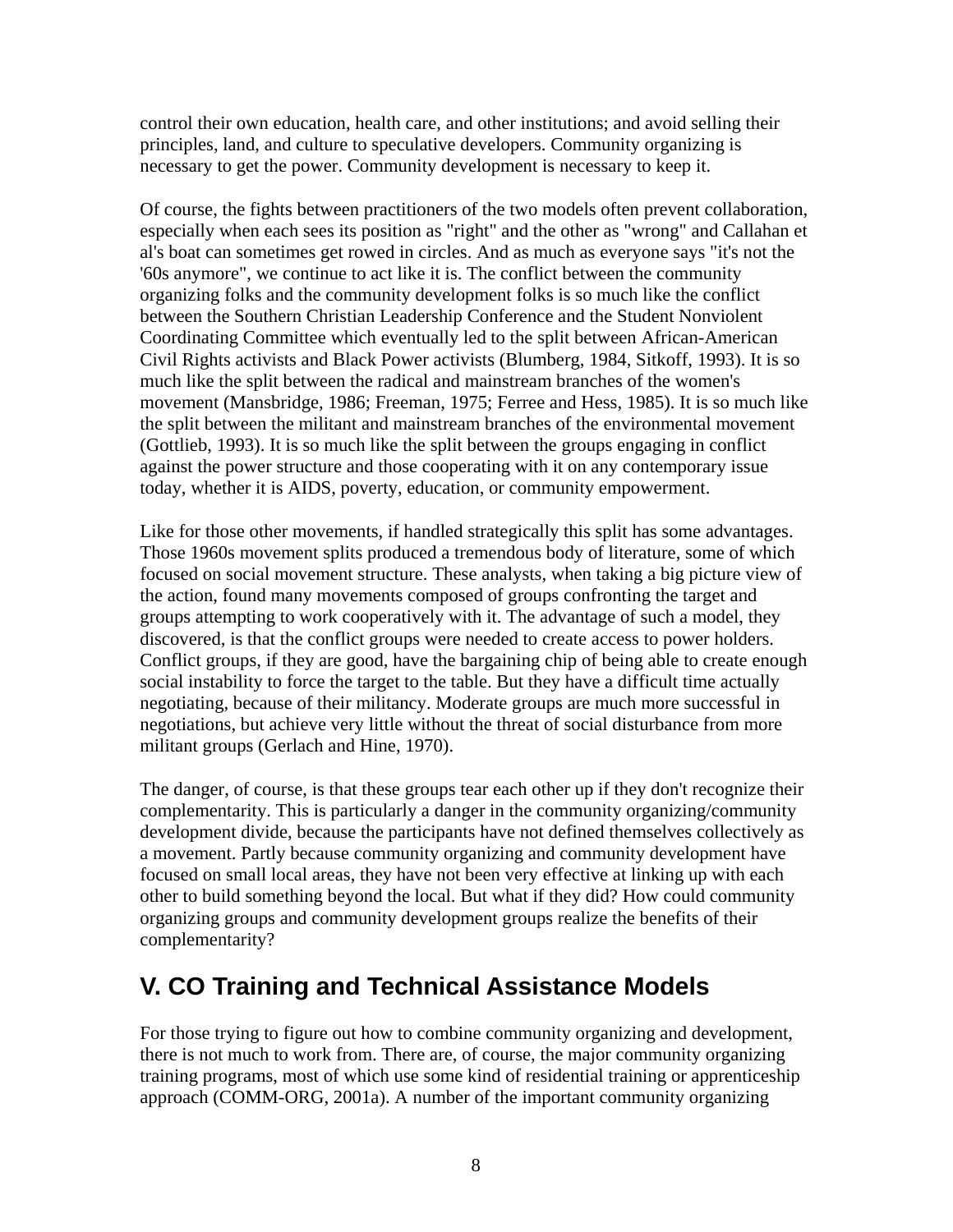networks, including ACORN (2001), the Industrial Areas Foundation (Tresser, 1999), Gamaliel (2001), DART (2001), and PICO (2001), generally provide training only within their own network, making them relatively inaccessible to CDCs. Others such as The Midwest Academy (2001), provide open trainings.

There is currently, outside of Toledo, only one community organizing training program oriented to helping CDCs do traditional community organizing. This is the multi-million dollar Ricanne Hadrian Initiative for Community Organizing (RHICO), sponsored through the Massachusetts Association of CDCs and the Local Initiatives Support Coalition. Beginning with \$2 million in Phase I, they are now fundraising for Phase II. The program supports and trains CDCs throughout Massachusetts to do community organizing (Winkelman, 1998, 1998b). An evaluation of the outcomes for the 13 CDCs in Phase I of the program showed significant member and leader development in at least two-thirds of the organizations. As the program progressed, more CDCs moved into fullfledged organizing. In many cases, however, CDCs concentrated first on building their memberships and developing organizational structures to support organizing. A number of CDCs are also doing community development forms of organizing, including community-based planning, neighborhood crime watches, and others. The program is now moving into Phase II, with plans to expand to 20 more CDCs. As the program has progressed, they have gradually replaced centralized training with more of a popular education approach, where CDCs do more co-training (Marks; 2001; Winkelman, 1998; 1998b).

The challenge is what to do with those CDCs that do not have access to the funding pool of RHICO, or to the training and technical assistance capacity available in the Urban Northeast. Toledo is a poor city that long ago lost any significant corporate presence, and never built up a strong enough philanthropy sector to support community-based programs. It is also hours from any significant community organizing: two hours from Cleveland, which is the closest city of any critical mass of organizing; and five hours from Chicago, which is the nearest center of any significant community organizing technical assistance.

For those places with neither money nor a local critical mass of community organizing, we need a different model of community organizing training and technical assistance. Can a community organizing training and TA program for CDCs succeed using a "distance learning" format? There are significant challenges in employing a distance training and technical assistance mentoring and organizational transformation model in a field that emphasizes personal face-to-face relationships. And when that is added to the tensions presented by combining traditional power-based community organizing with community development, the challenges become truly daunting. The next section reports on the bold attempts to meet those challenges.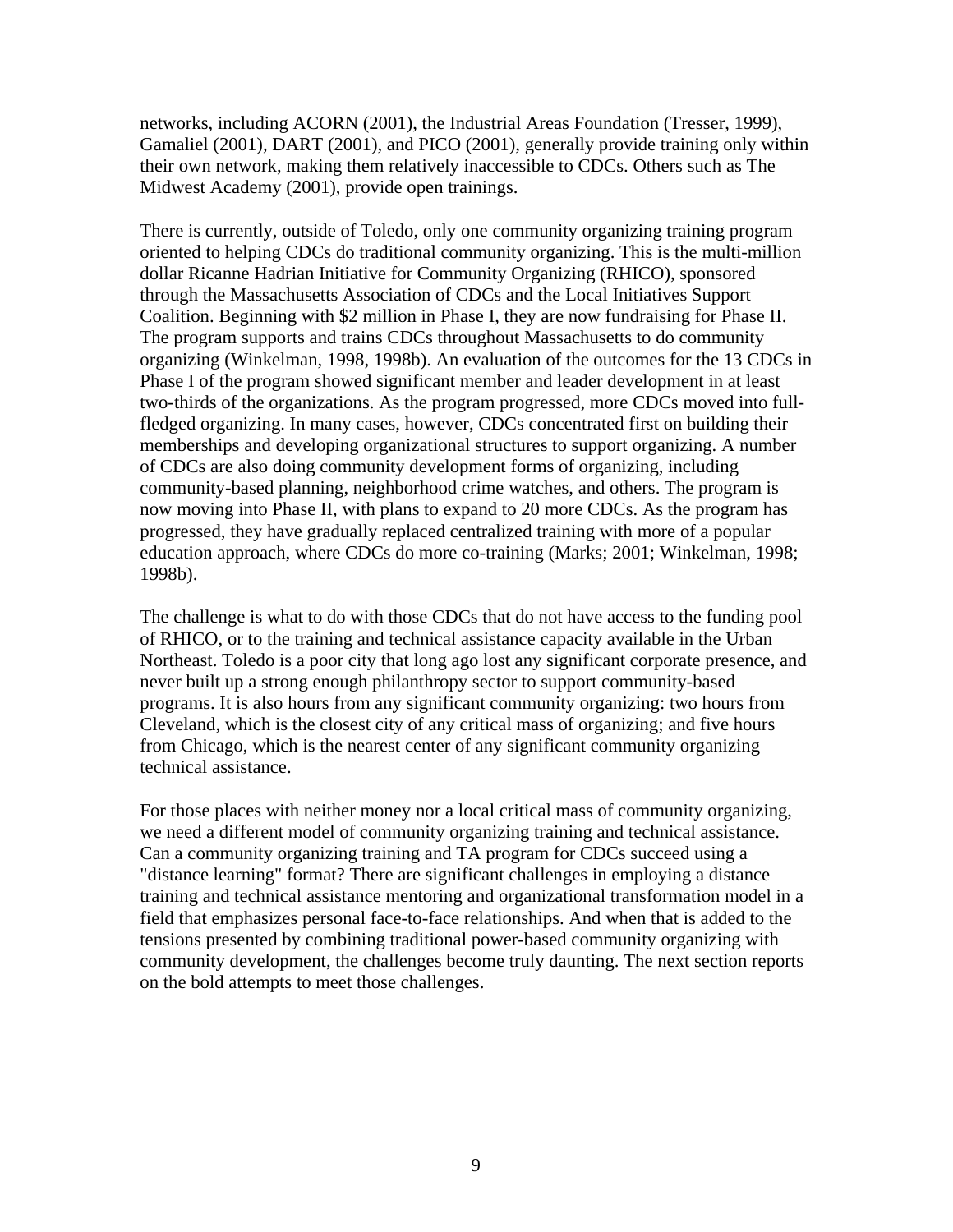# **VI. Toledo Community Organizing Training and Technical Assistance Program**

The Toledo program began with the two basic challenges of combining organizing and development, and building the organizing emphasis through distance mentoring.

In the fall of 1997 the Toledo Community Foundation, in conjunction with the Needmor Fund, began thinking about ways to support a rekindling of community organizing in Toledo. Toledo had a history of strong labor organizing as one of the founding locations of the UAW, and a more recent history of community organizing through Jesuit-led organizing, Friends Acting to Change Toledo (FACT), Toledoans USA, and the East Toledo Community Organization (ETCO) in the 1970s and 1980s (Stoecker, 1995; 1995b). But after the demise of ETCO in the early 1990s, Toledo had been without any sustained multi-neighborhood community organizing effort.

As these foundation officials and other supporters of a renewed community organizing effort in Toledo came together, they decided to adopt a growing practice around the country to help community development corporations do community organizing. They reasoned this would help avoid the inevitable organizational start-up costs of a completely new effort, and would also help ground the CDCs better in their communities. In the next round of grant applications, then, three CDC applicants were offered the opportunity to participate in the program: The Lagrange Development Corporation, Organized Neighbors Yielding Excellence, and Toledo Central City Neighborhoods.

Lagrange Development Corporation (LDC) operates in a historically Polish section of Toledo that was becoming increasingly diverse with African American and Hispanic residents. Of the three CDCs, LDC by far had the most experience with community organizing. Their executive director, Terry Glazer, had community organizing experience in Toledo for many years, and LDC had many of its best successes using community organizing tactics, such as hand delivering a huge three foot by five foot postcard to the Toledo district postmistress demanding that their neighborhood post office be moved out of a virtually abandoned and dangerous strip mall to a safer and more central neighborhood location. They had an established community organizing arm called the Lagrange Village Council that had lost momentum and membership.

Organized Neighbors Yielding Excellence (ONYX), served a predominantly African American neighborhood that was economically diverse, ranging from middle-class homeowners to residents of public housing. ONYX had been transforming itself over the years, having changed its name from the Brown-Dorr-Collingwood Redevelopment Corporation to better reflect neighborhood identity and pride. ONYX had just been part of a major multi-neighborhood housing redevelopment effort that now required lots of resources to manage. ONYX had experimented with community organizing, but without any serious technical assistance, and had not found a successful and sustainable model.

Toledo Central City Neighborhoods was a CDC operated through the Catholic Diocese. It served some of Toledo's poorest neighborhoods, which historically had not been able to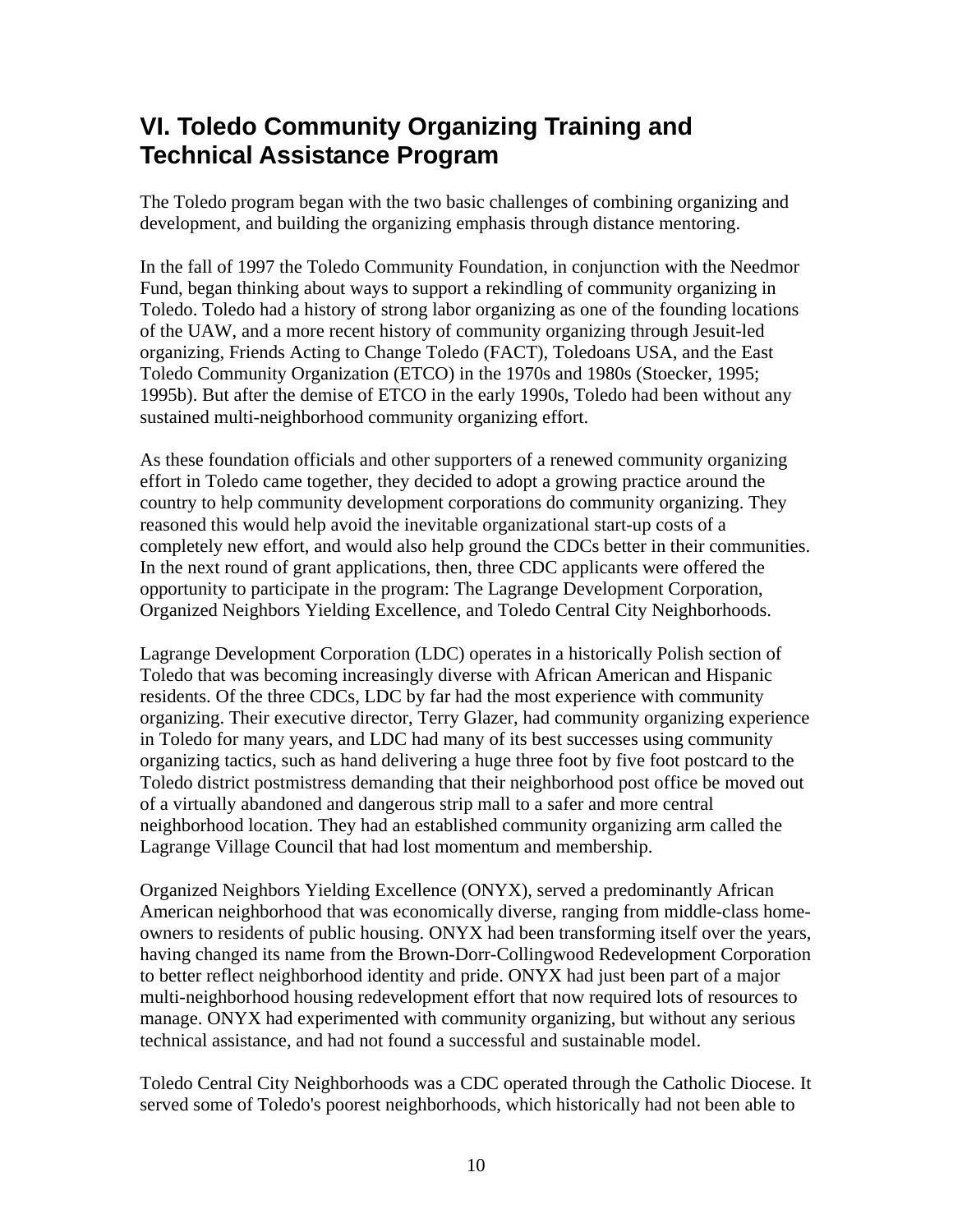sustain any effective community-based development organizations. TCCN was attempting to partner with a small community organizing effort called Neighbors In Action. NIA was symptomatic of the disorganization of the TCCN area neighborhoods, and TCCN/NIA was hoping for ways to enhance their combined efforts.

One of the first ways the tension between community organizing and community development exerted itself was in hiring an outside technical assistance provider to support the expansion of community organizing in these neighborhoods. Recall earlier the distinctions made between traditional Alinsky-style conflict-model community organizing and the new forms of functionalist community-building, consensus organizing, and asset-based community development that really are not community organizing models but extensions of the community development model. After doing an initial recruitment and screening of consultants, the foundation team had a clear choice between a candidate representing the community development extension model and a candidate representing the conflict-based community organizing model. The CDCs were quite strong, interestingly enough, in their support for the conflict-based community organizing model, and Madeline Talbott, of the famous Association of Community Organizations for Reform Now (ACORN) was hired.

ACORN has its roots ultimately in the Civil Rights Movement, but most directly in the Welfare Rights movement that grew from it and was influenced by the Alinsky-style organizing model. Beginning in Little Rock as the Arkansas Community Organizations for Reform Now through former National Welfare Rights Organization activists (Delgado, 1986; Russell, 2000), ACORN grew to be the largest national network devoted to organizing poor communities. Their model emphasizes building organizations controlled by community leadership, and collecting dues from members to make the organizations as self-sustaining as possible. In contrast to activist organizations, then, ACORN organizes issue campaigns not just to win the issue, but also to build the organization. ACORN also has a reputation for holding large rallies and other confrontational actions when needed, along with employing a sophisticated negotiation model when it's possible. In the ACORN model, quite consistent with the Alinsky organizing model, the organizer's role is to build local leadership, and to remain in the background as support when it comes time for public actions and negotiations, which are to be led by community members. Madeline brought the ACORN model and process to the program, which would require a fair amount of change in the CDCs.

I was brought in to facilitate the evaluation of this program during 1998 and 1999, and then became a member of the sponsoring committee beginning in 2000. Much of my work throughout was to document both the process and outcomes of the program.

The training and technical assistance program went through three stages, roughly corresponding to each of the three funding years beginning in early 1998. These stages correspond to a general group dynamics model (Hansen et al, 1980), which shows new groups going through an initial honeymoon stage where they experience dramatic growth and success as a group; then a conflict period where participants reveal and struggle over their individual interests; and finally a resolution period where participants settle into an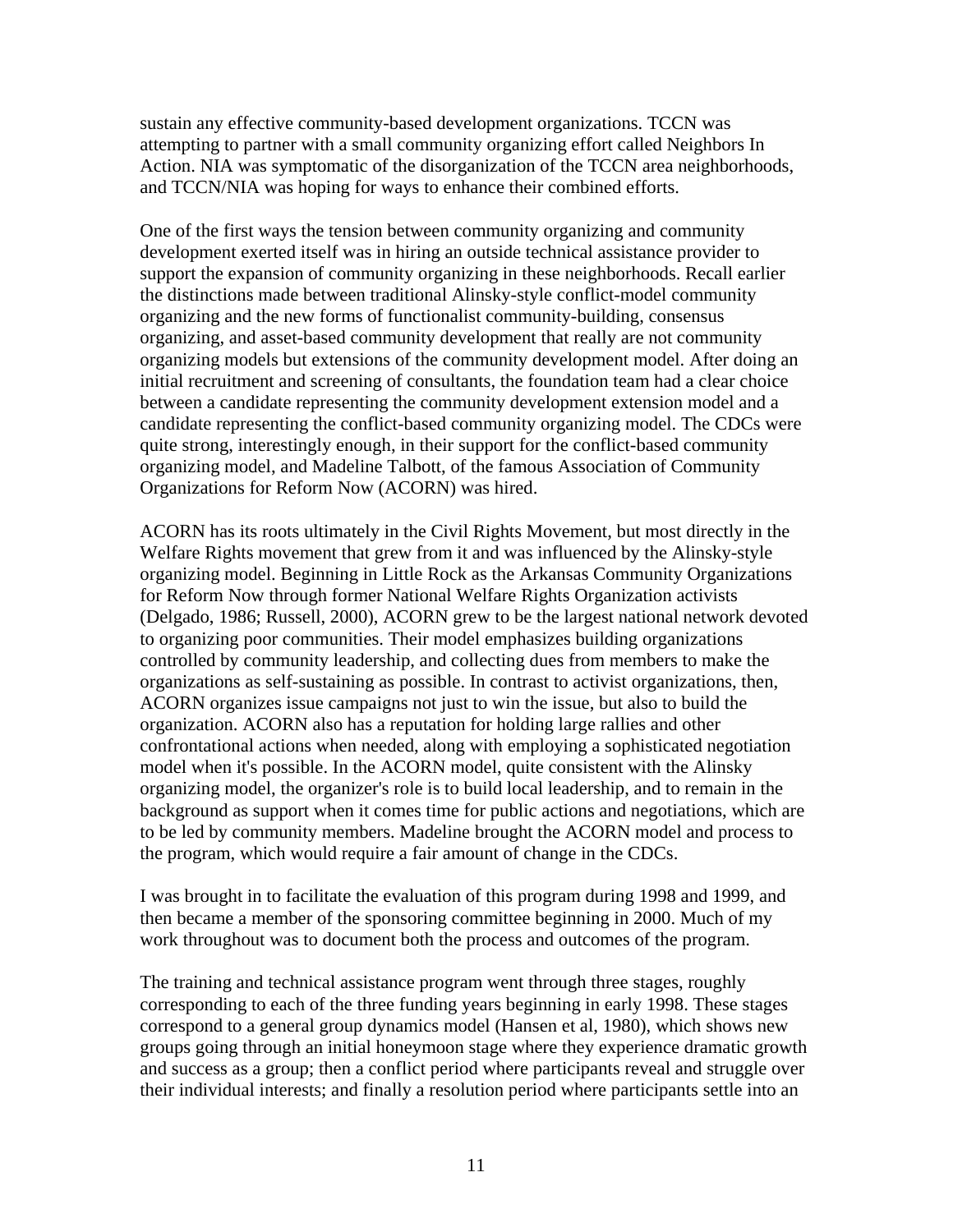institutionalized working relationship. Interestingly, this stage model of group dynamics is usually fitted to face-to-face groups. Since one concern of this program was whether long-distance training and technical assistance relationships would work, the fact that the group dynamics passed so predictably through the three phases normally applied to faceto-face groups already lessens the concern over the weaknesses of long-distance training and technical assistance (TA).

#### Honeymoon Stage--1998

The honeymoon stage was not without tensions, but nonetheless extremely productive. Initial meetings between the Training/TA team (which included Madeline Talbott of Chicago ACORN, Craig Robbins of St. Louis ACORN, and Bertha Lewis of Brooklyn ACORN), the foundation advisory committee, and the three CDC staff and leaders led to an initial program outline. The program had three components: 1) overall technical assistance to help move the CDCs to support community organizing (including training for the executive directors in how to supervise organizers), 2) mentoring for the community organizers (each CDC had one organizer), and 3) training for community members/leaders. Common to all of these components was the ACORN community organizing model and all the training and technical assistance components reflected ACORN culture and practices. This required some organizational development in all the organizations, and met with some resistance as well.

The technical assistance for organizational transformation aspect of the program was the most important in this early period. Much of the technical assistance consisted of weekly phone consultations and monthly site visits (each of the three ACORN consultants focused on one organization) with more contact during campaigns. Two of the three executive directors received close mentoring in how to supervise their organizers--a skill which they almost completely lacked because they themselves had no community organizing experience. They also received training in the ACORN model of identifying measurable organizing objectives.

This organizational transformation process was challenging. While LDC was the most advanced in terms of its organizing capacity, even its organizing process was quite different from the ACORN model. None of the organizations had a strong membership recruitment program that included a strict door-knocking regimen. None of the organizations had required dues. None of the organizations had a strong organizationbuilding program. There was also sincere confusion over what community organizing is, illustrated by one comment about learning door-knocking: "If that's such a simple concept that's so foreign to Toledo, then what's next?" Furthermore, NIA, the organizing group partnered with TCCN, was in severe disarray, with a small cadre of long-time leaders resistant to organizational change. The TCCN executive director was not experienced with community organizing, and the person hired to do the organizing was new to the practice. ONYX also lost both its executive director and its community organizer early in the program, though it had at least one strong leader with a Civil Rights organizing background who maintained consistency and focus in the organization.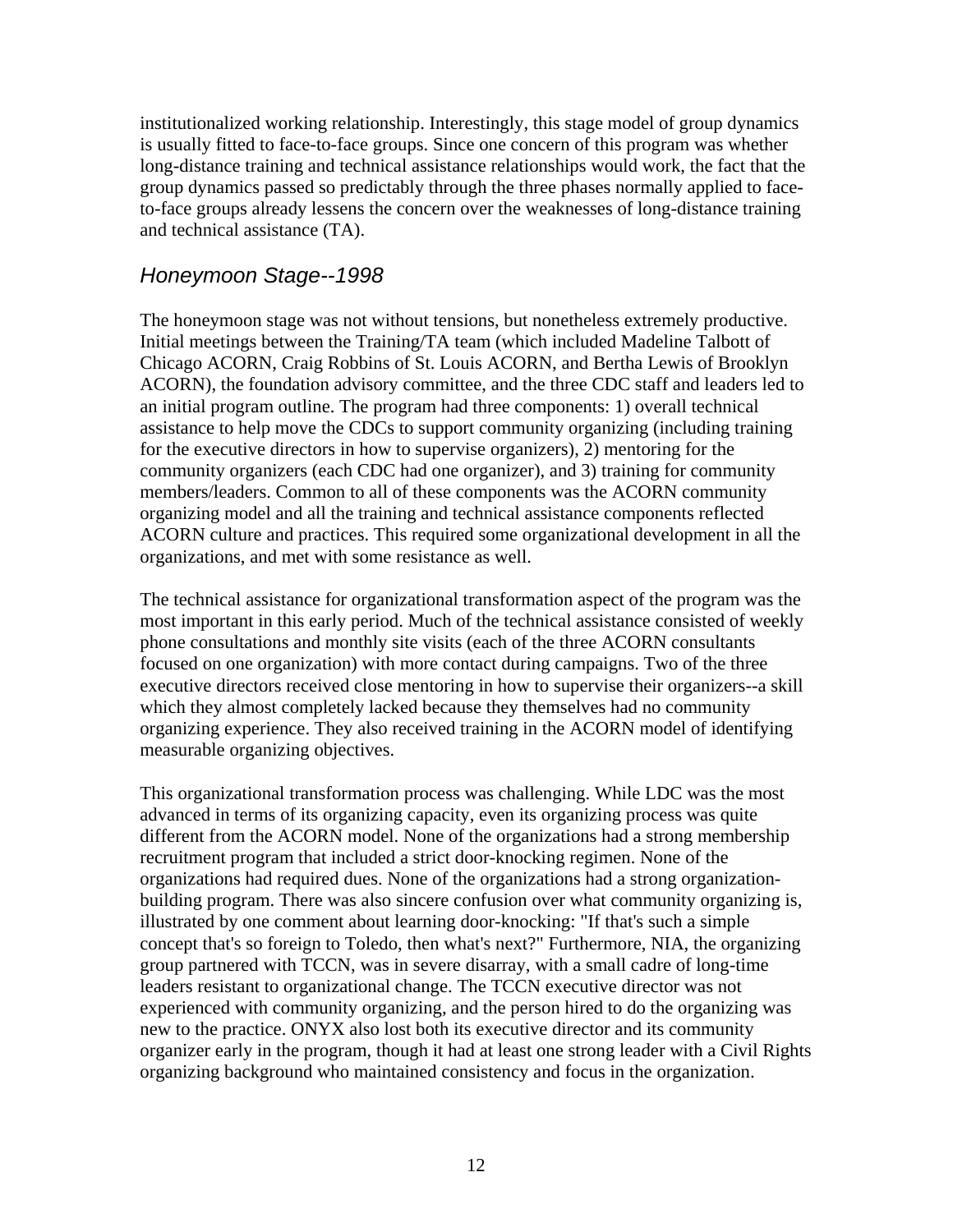The community organizer mentoring, in the beginning, consisted of monthly site visits from the ACORN consultants, along with weekly speakerphone "debriefings" with Madeline Talbott where the community organizers reported on how many members they signed up, how many community meetings they organized, and any "quick hits" (small community actions organized around winnable issues like getting a vacant lot cleaned up) they organized. All three organizations had relatively inexperienced and recently hired community organizers, so the training really began from the very beginning. There were some early tensions here as well, since none of the organizers were used to the disciplined ACORN organizing process of door-knocking leading to small meetings and then larger meetings. ACORN even pressed the organizers to understand and use "organizer math"--a formula for how many people will turn out for a meeting based on how many people you first invite to the meeting, how many you reach through initial reminder phone calls, and how many you then reach through final reminder phone calls.

The initial leader-member training consisted of two days of an "introduction to organizing." Organizers for each group were expected to go out and recruit residents to attend the trainings. About two dozen neighborhood residents showed up for a wide ranging training that included taking groups out into the neighborhoods to do doorknocking with the ACORN trainers and the local organizers, and an exercise where an ACORN trainer got in the center of the room holding a sign that said "power" and taunting the group until somebody decided to get up and try to "take the power." An important aspect of this exercise was the debriefing afterward, where the ACORN trainers led a discussion of the implications of one person getting up to take the power, and then having it all to themselves, compared to a group getting up to take the power and sharing it. Other topics covered in the training included how to define a good issue, how to plan a campaign, and how to recruit members. The evaluations of the training were very positive, and this initial experience set a supportive tone for future trainings.

This training also showed how big a challenge the project was facing. A survey of those who attended the trainings meetings showed six of the fourteen people who completed surveys during the Friday training said they were community organizers, indicating there was either broad diversity in how people define community organizing or a lack of understanding of what it is. And where the survey asked what they wanted the trainings to cover, people listed very broad topics, including wanting "training in community organizing," "getting people involved," and variations on those themes. Observation during the trainings also showed how much very basic training was necessary--skills such as "cutting an issue" were drilled by Madeline, but not a single group was able to come up with an issue that met the criteria for an effective issue.

After a mid-year planning session, there were a number of changes in the program. To a large extent, those changes were made to accommodate the very different places the three organizations occupied. LDC/LVC was clearly both knowledgeable and skilled at organizing, and for them the mentoring model worked quite smoothly. ONYX required much more intervention, getting consultation from three different ACORN organizers as they built their supermarket campaign. TCCN/NIA showed some organizational resistance to traditional community organizing that showed a need for dramatic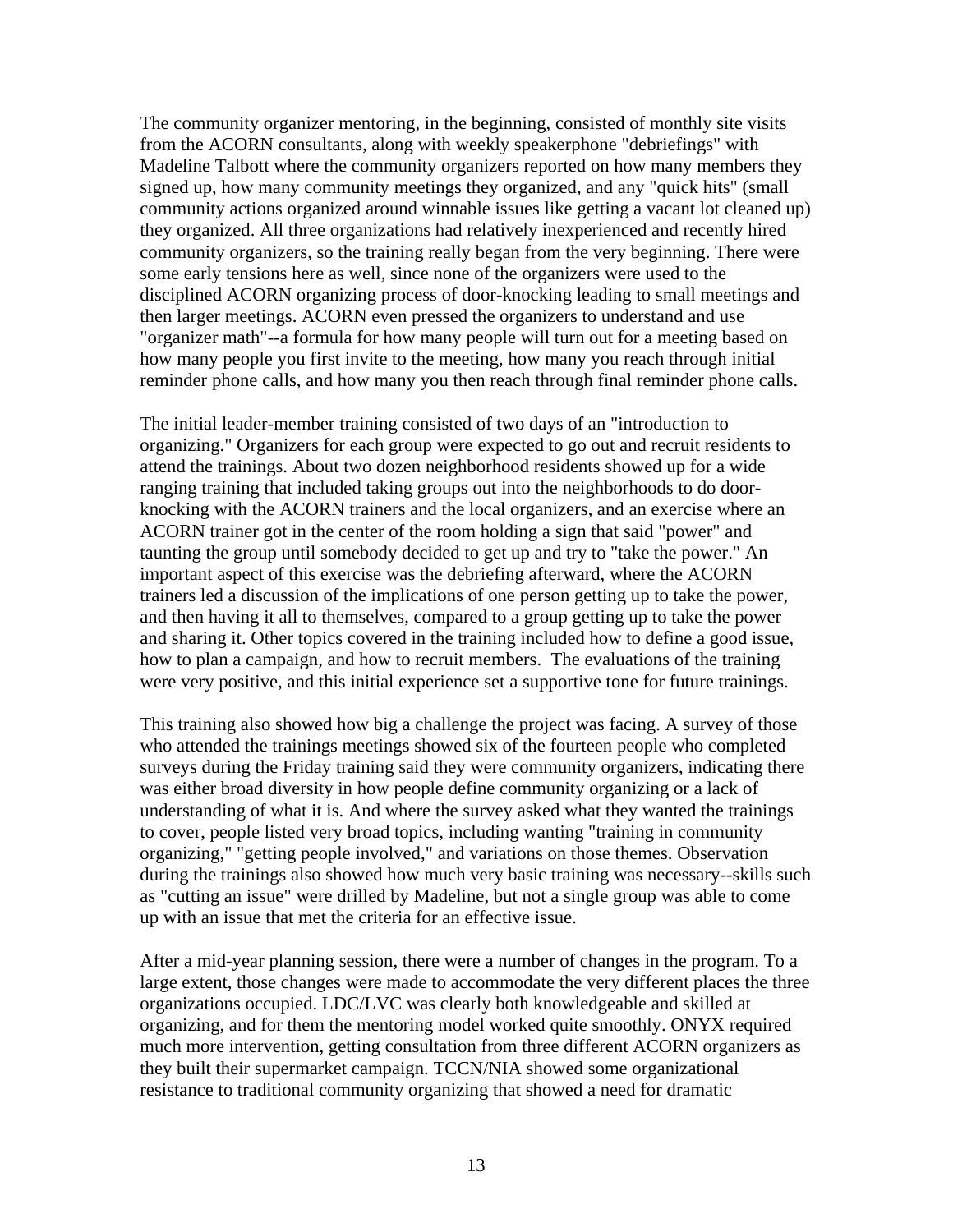organizational restructuring. In the organizations requiring more restructuring there were concerns about whether ACORN's more traditional organizing model (as opposed to what one executive director called "touchy-feely organizing" that fits the functionalist theory underpinnings of community development) would be possible.

Because of the lack of knowledge about community organizing among community members, and the desire to put the community groups more in charge of the process, the ACORN trainers brought community members together to plan the next round of trainings. They outlined three monthly training sessions. The first day was to focus on recruitment strategies, including real door knocking. The second day was to focus on campaign planning focused on a real campaign the three groups would coalesce around. The third day was to focus on actions, including doing a real action.

The organizer mentoring process was the most difficult part of the project. Normally, new community organizers are mentored face to face on a daily basis. The funding available to this program just simply didn't allow that kind of contact, and instead the executive directors were expected to do regular debriefings, with speakerphone mentoring from Madeline Talbott every other week. Both the ACORN mentors and the organizers were unhappy with this process. At least two of the organizers felt uncomfortable reporting their membership recruitment and meeting attendance numbers with each other sitting there, partly because they were all quite new to this style of organizing and their numbers were low. The organizers also had widely varying training needs that were difficult to fill when they all met together. The Lagrange organizer received the most thorough debriefings from the executive director (who had a long history of organizing himself), leaving the other two organizers in much more need of daily contact. As a consequence, the organizers and mentors created a schedule of oneon-one long-distance debriefings.

By the end of the first year, many of the early program design tensions had been overcome, and two of the organizations were making significant strides toward building organizing into their missions and activities.

The Lagrange Village Council (LVC), the organizing arm of LDC, undertook a newly sophisticated membership campaign, working section by section through the neighborhood signing up members, collecting dues, and doing "quick hit" actions to build spirit and achieve small victories. LVC increased the number of neighborhood representatives on its governing committee by 50 percent and its total membership by 75 percent. They were regularly able to turn out 70 to 100 people for actions on irresponsible landlords and business owners, and showed an early ability to sustain long and difficult campaigns.

ONYX's most important success was in its ability to reorganize. Early in the program they lost both their executive director and their community organizer and there was some concern they would not be able to rebuild enough to make an expansion into community organizing realistic. But they stuck to the program, with one experienced long-time leader agreeing to take over the organizing responsibilities while their newly hired organizer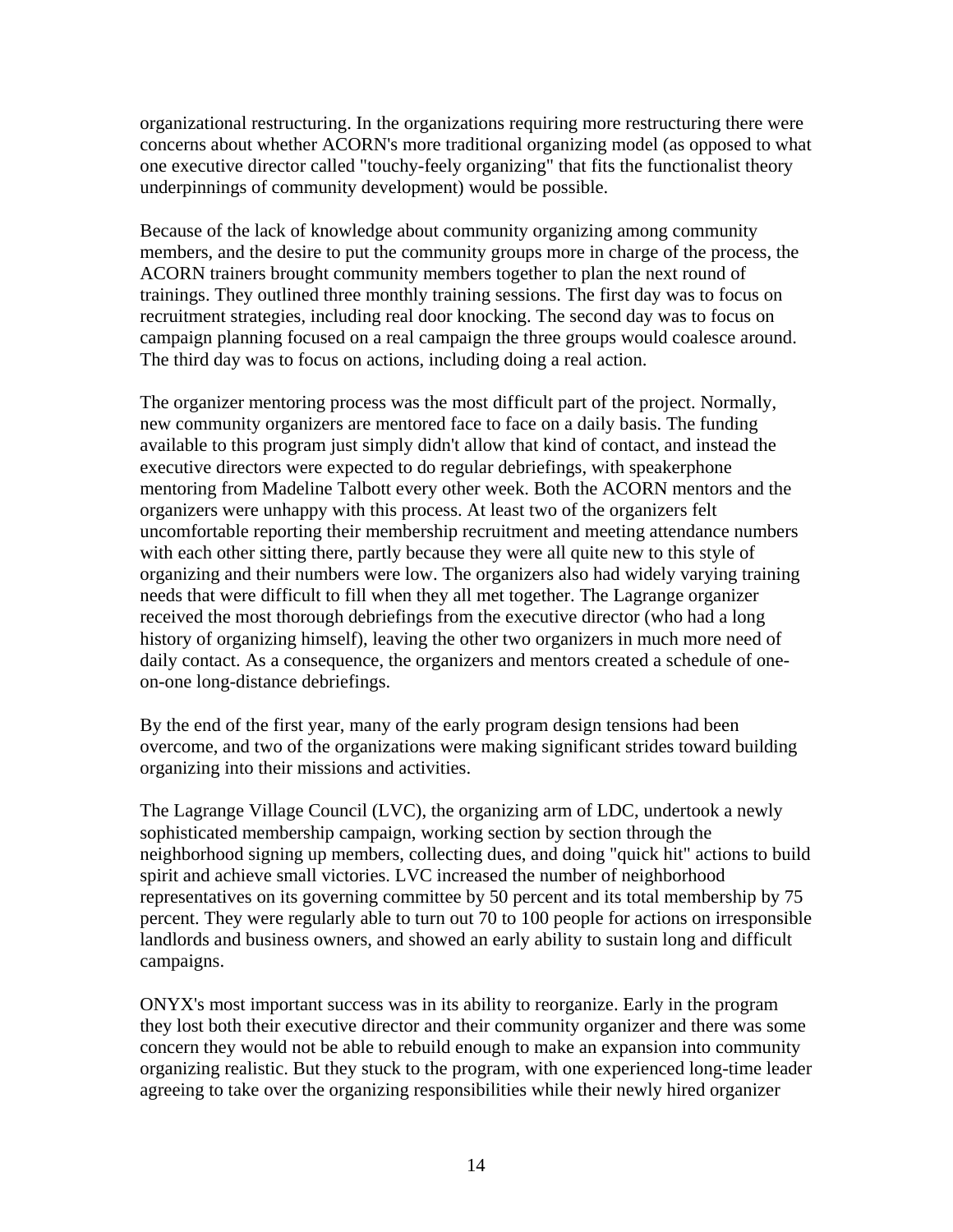spent two months in New York and Chicago receiving intensive ACORN training and mentoring. ONYX, consequently, was not able to show the success in numbers that LVC did, but was able to gain experience during an unsuccessful campaign to get a neighborhood supermarket, and a few smaller campaigns winning small victories.

The third organization, TCCN/NIA dropped out during the first year. It became increasingly clear that the organizing group, NIA, needed so much basic organizational intervention that they were not ready for the kinds of training and technical assistance the program was able to provide. There was also some question of how committed they were to the model of organizing being provided by ACORN.

The most important outcome of this year, however, which signaled both the climax and the end of the honeymoon period, was the third of the monthly trainings. When Bertha Lewis, from New York ACORN, led the November training in how to do an action, she pushed ONYX and Lagrange to come up with a real target that effected both neighborhoods. LVC had already identified an area landlord/developer--John Ulmer--as a problem in their neighborhood and, with a bit more research, ONYX learned that he had problem houses in their neighborhood too. The morning of the training Bertha led LVC and ONYX through the action planning process and then at noon everyone piled into cars and headed to the ritzy suburb where the target lived to do a picket. The 20 or so people there experienced everything that happens at a demonstration--the police came, the media came, the public officials came. By the end, everyone was so excited that LVC and ONYX were talking about doing a joint campaign. This campaign, and the dynamics that created it, would frame the second year of the program.

#### Conflict Stage--1999

The second year of the program was difficult. Every organizer at some point expresses some version of the slogan "If an organization doesn't grow, it dies."(Beckwith and Lopez, 1997 The organizers who live by this principle don't mean just that an organization needs to get more members. They mean it needs to expand its reach--taking on bigger issues and expanding the boundaries of its influence.

This was not an issue in the first year of the program, which saw dramatic growth in the skills of the organizers, the development of the organizations, and the recruitment of members and leaders. But in the second year of the program growth became an important issue. For one thing, the starting point for each organization was more advanced than it had been the previous year, making it harder to make new qualitative gains in organizational transformation, though both ONYX and LVC continue to build their organizations quantitatively at about the same pace or even an increased pace. The basic training and technical assistance had been extremely successful.

The Lagrange Village Council had regained its momentum and solidified its separation from the Lagrange Development Corporation. Establishing the LVC as a relatively autonomous organizing arm was the strategy LDC chose to manage the organizingdevelopment tension. LDC still paid the organizer salary, and the organizer reported to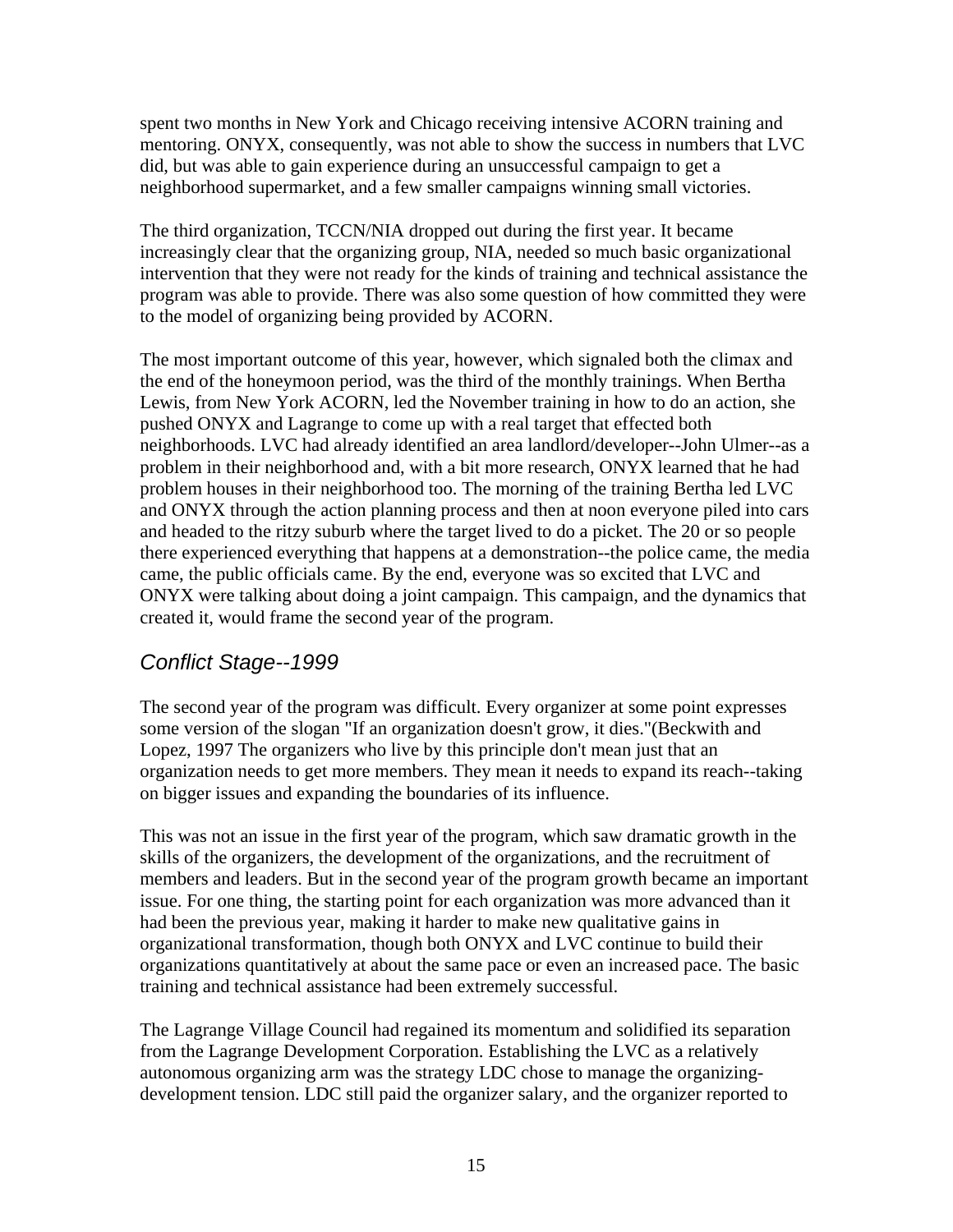the LDC executive director, but there was a written memorandum of understanding establishing the relative autonomy of LVC. There were some internal growing pains associated with this autonomy, as LVC had its own governing committee that talked on and off about becoming completely autonomous with their own offices and their own non-profit status, though that was for the moment impractical. There were also leadership struggles in both LDC and LVC during this time, as the influx of new members led to normal and predictable jockeying for political position and influence. But none of this disrupted the momentum they had established.

ONYX was having a more challenging time of it. Their newly hired and newly trained organizer had only been on the ground for a few months early in 1999, and was still learning the job. ONYX itself was also much less certain of how it wanted to deal with the organizing-development tensions, with greater reluctance to move into full-fledged conflict model community organizing compared to LDC/LVC because of fears over their funding, much of which came from the city CDBG allocation. For the time being ONYX tried to make organizing a part of the development corporation itself, governed through their board of directors.

A second thing pushing for expansion was the newness and smallness of community organizing in Toledo. There were, for all practical purposes, only two community organizers in Toledo on a full-time basis and there were growing concerns that two organizers were not enough to sustain a local organizing culture and lead to advancement of the craft. In addition, in other cities with strong community organizing there is an organizer career path: beginning organizers who succeed move into lead organizer positions, then local director positions, and then beyond if the organization is multi-local. There were no opportunities for advancement for either organizer in Toledo without an expansion in the number of community organizers.

The third thing that made growth an important issue was the initial excitement generated around the John Ulmer training action, which quickly transformed into a full-fledged campaign. ONYX and LDC/LVC, with different racial identities, different organizing cultures and structures, and different degrees of readiness, nonetheless pursued the joint campaign of trying to get John Ulmer to become a more ethical developer. It was not easy. "Dyads" are always prone to polarization because they so easily fall into the problem of "yes-no" "right-wrong" dualisms. This was especially the case with ONYX and LDC/LVC, which were in such different places developmentally. And with a coalition of just two organizations, participants did not feel a strong need to create a separate structure to manage the coalition. Without a strong leadership group that could be partly independent of each organization, misunderstandings erupted over who was responsible for what tasks, and who was taking more than their fair share of leadership power. Coalitions of multiple organizations require a strong, more formal structure to manage decision-making and task assignment in the group. And because they constitute a much larger effort, they are more valuable to any individual organization member, and are not as prone to polarization (though coalitions of three can create "two against one" conflicts). John Ulmer also proved to be a resilient target who resisted making agreements and resisted following through on agreements. And as the coalition of LVC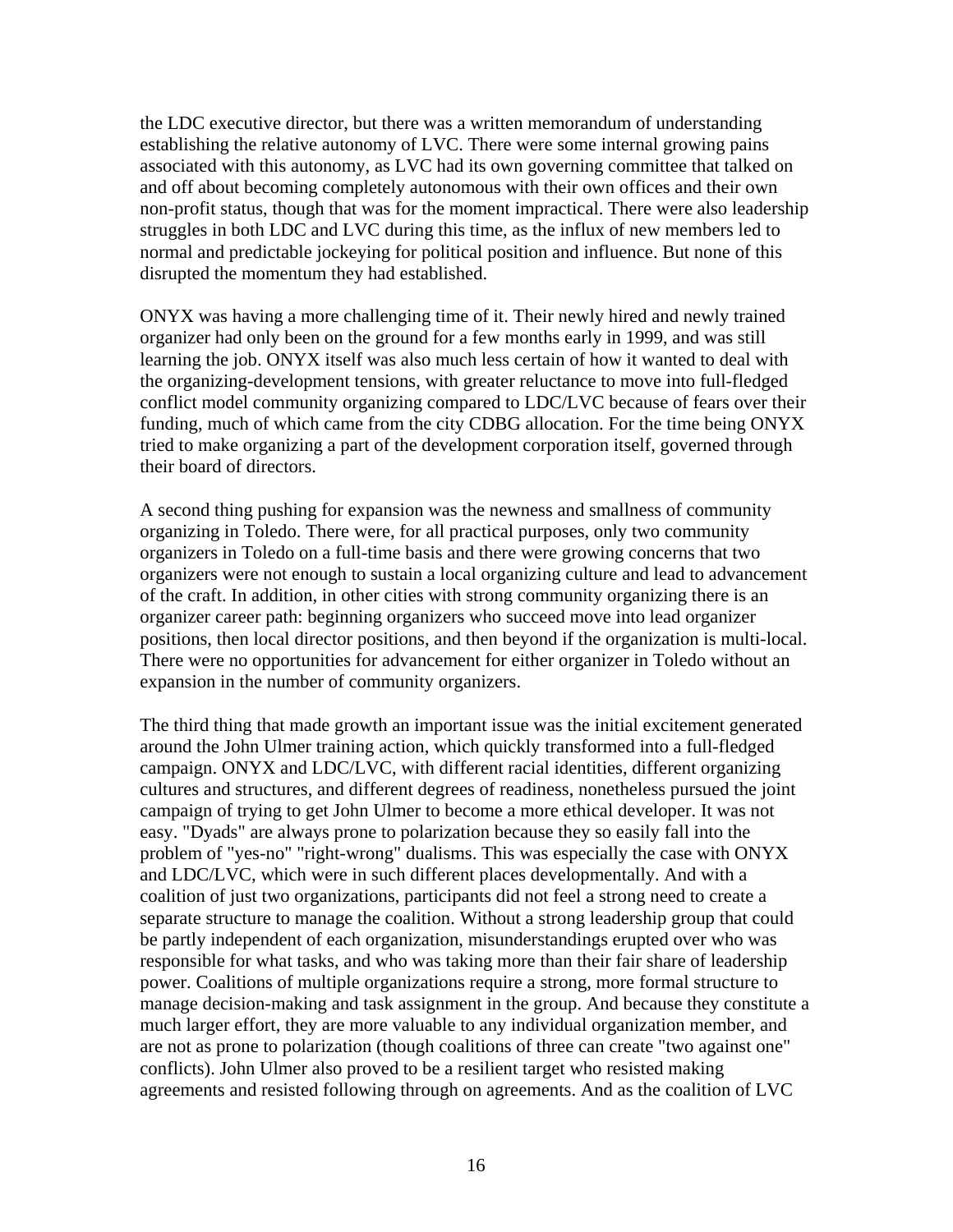and ONYX had difficulty getting wins with John Ulmer, they came into conflict with each other. ONYX felt its members' energy and commitment flagging as the effort dragged on month after month, eventually ending their involvement in the campaign.

The fourth thing that made growth an important issue was that the program funding period was nearing an end participants saw the need to take the next steps into expansion to access new funding sources. The community organizers for both LDC/LVC and ONYX were being funded through this program, and when the program ended there would be no organizer salary unless it came from alternative sources. So early in 1999 the project participants and consultants did intensive planning around possible avenues for growth. The options they explored included creating a more formal coalition and inviting other organizations in, having ONYX and LDC/LVC expand their organizing prowess and contract out to other neighborhoods, or create a new stand-alone organization that would either take over all organizing or would work collaboratively with the organizing being done through ONYX and LDC/LVC. Conflicts developed between the funders and the program participants later in the year over how much and how quickly to expand beyond the current neighborhoods. This led to a site visit from one potential funder in the midst of this conflict period. As a consequence, the funder saw the conflicts in the program at the time, rather than the progress the program was making. It would be a few months into 2000 for all involved to work through these conflicts and have an expansion plan.

During this period of conflict the training and technical assistance continued. In this second year, however, the trainings were more individualized. The realization of how differently structured the organizations were, and their different organizational development, led the ACORN consultants to work more separately on training issues. Rather than joint leader trainings, trainings were organized around regular meetings of the boards of each organization. This was particularly important for ONYX, which was doing an in-depth planning process, partly in an attempt to figure out how organizing could be fit into its existing organizational structure. The ACORN mentors also switched which organizer each worked with to give each organizer a fresh perspective and hopefully new skills in lieu of being able to offer opportunities for job advancement.

But the learning curve had leveled out. The organizers, directors, and leaders, had received all the basic training and now the task was trying to make that training really take hold. Everyone knew about "cutting an issue," "doing a quick hit," "debriefing," "doorknocking," collecting dues, and the other organizing tasks. Now the task was to help everyone succeed at it, and that meant a lot of one-on-one mentoring and close organizational development work. This was more challenging for ONYX, which was still trying to work out its organizational structure and the role of community organizing in it. LDC/LVC needed less intervention, as they continued to expand their organizing throughout the neighborhood and continued to take on new issues. Perhaps the most important sign of their success this second year was after a shooting around the corner from where their organizer lived. With his children visiting, the organizer immediately took them out of the neighborhood. In his absence, neighborhood leaders took it upon themselves to organize an action on the bar that had precipitated the shooting, got media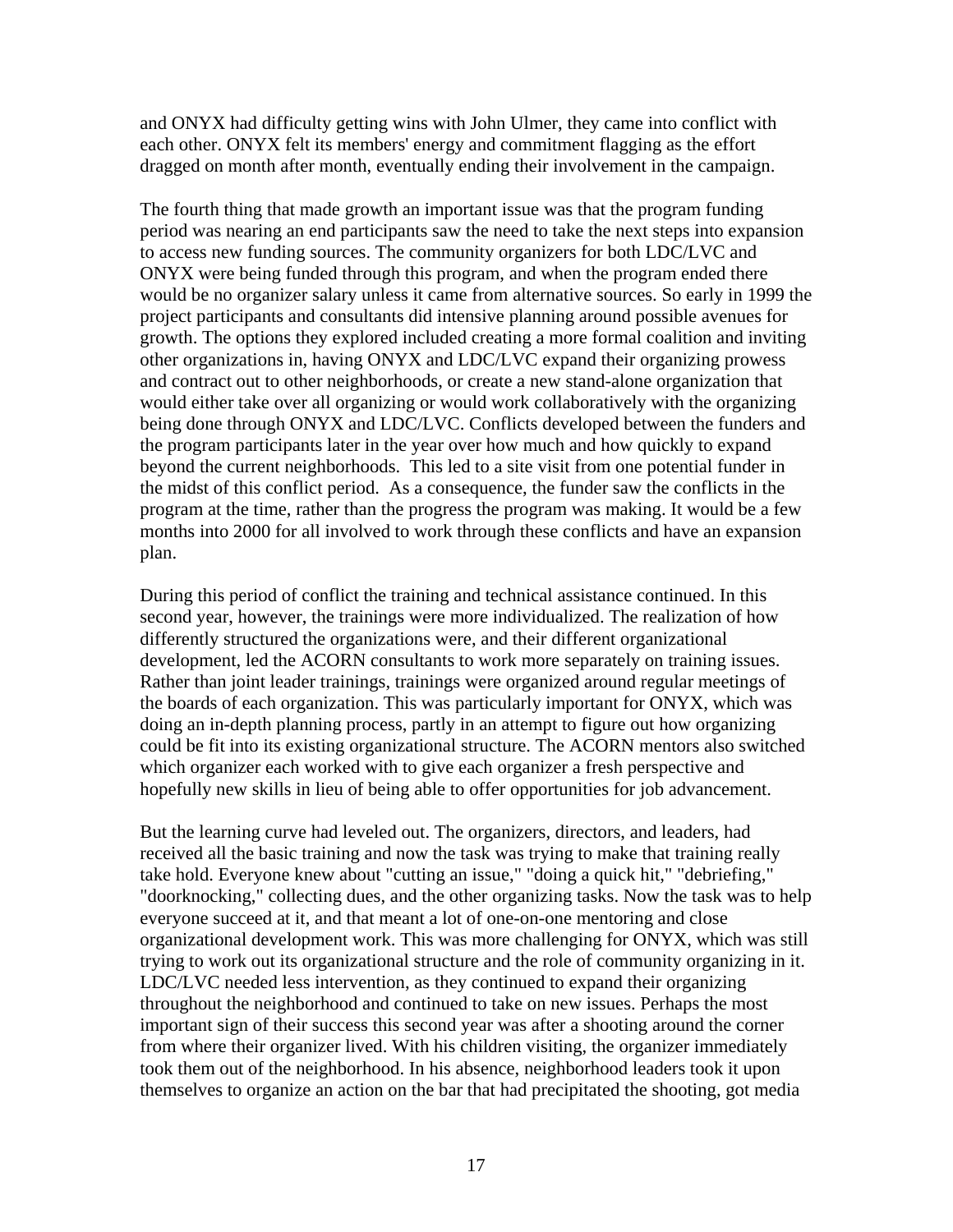coverage, and ultimately got the bar closed down. It was the clearest sign that all that training had done its job.

By the time the second year of the project had come to a close, LVC had 141 members paying dues totaling \$2,820, and ONYX had 80 members paying dues totaling \$1,600. LVC had 21 long-term stable leaders, about three-fourths of whom had been involved a year or more. ONYX had six long-term stable organizing leaders, separate from the ONYX board, that had been involved between six months and two years. Each organization had divided up their respective neighborhoods into areas. LVC had conducted organizing drives in nearly all areas of their neighborhood. ONYX has conducted organizing drives in about half of their areas, but with less success in terms of actions and organization building.

#### Resolution Stage: 2000

Beginning in late 1999 and continuing into early 2000, ONYX, LDC/LVC, and ACORN worked deeply into planning. Through careful negotiations with the funders, who had become concerned about the sustainability of the project, an agreement was reached that further funding would be forthcoming if there was a plan in place, created by all the parties. Important to the plan was evidence of how the organizations would collaborate, since the conflicts between LDV/LVC and ONYX that had developed around the John Ulmer were one of the main sources of concern. The opportunity for future funding, of course, was inducement enough for the groups to step up their collaboration. In addition, they were also coming out the other end of a predictable group conflict process (Hansen et al., 1980) and moving into a more settled working relationship. The push from the funders helped this process along. Finally, in many ways this planning process was a continuation of the planning process begun a year earlier where the groups began contemplating various models of expansion.

The model that came out of the discussion was for ACORN to enter the scene as the third group. Prior to this ACORN had simply been a technical assistance and training provider. Under this new plan, ACORN would begin a start-up community organizing operation in Toledo. LDC/LVC and ONYX would maintain their own community organizing process, and ACORN would begin organizing in other "non-represented" neighborhoods. LDC/LVC and ONYX would also formalize their relationship with ACORN, involving agreements about helping to fundraise for ACORN and writing joint grant applications that would fund all three organizing efforts. Under this agreement, LDC/LVC and ONYX would maintain their autonomy.

As the funding began to fall into place for this new collaboration, including the original funders and newly leveraged funds, ACORN hired a new organizing recruit and sent him off to Dallas for six months of training. They also formed a sponsoring committee including the director, organizer, and board presidents of LDC/LVC and ONYX, representatives of the original funders, ACORN, and myself to guide this new organizing effort. And in mid-2000, when the new organizer returned from Dallas, he was placed in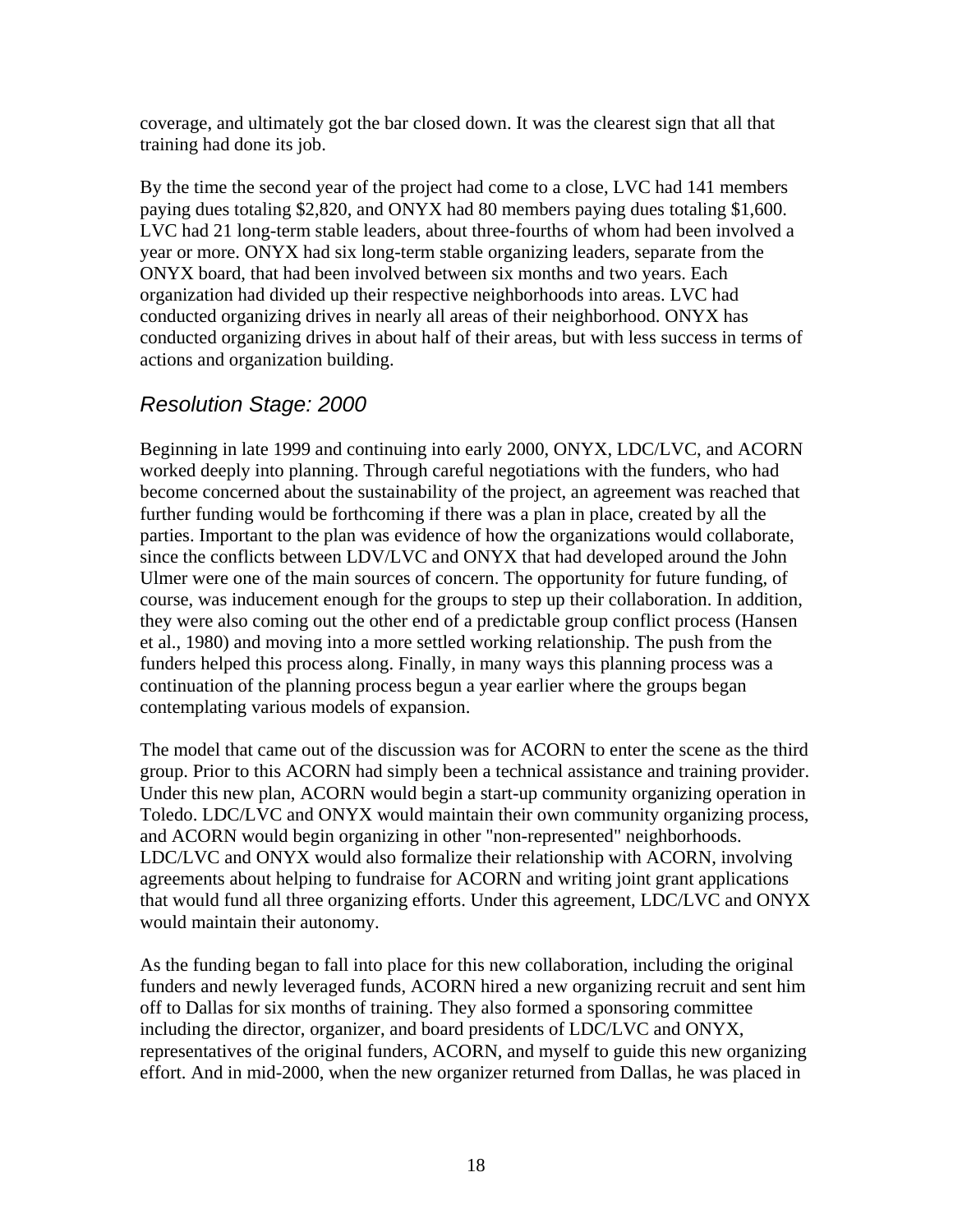the Old South End neighborhood of Toledo, which had been chosen by the sponsoring committee as relatively unclaimed turf.

The Old South End was important in a couple of respects. For one, it had been the site of a number of failed organizing attempts, and also was the home of the famed Farm Labor Organizing Committee, though FLOC itself had not organized there. The Old South End is also a working class neighborhood with the highest concentration of Hispanic people in Toledo, building further diversity in the overall community organizing effort. It was also the location of two CDCs--Heritage South and Neighborhood Housing Services. Neither CDC, however, had any community base to speak of.

Important in this third year was the shift from a technical assistance and training program to an actual organizing program. There was no longer funding for ACORN members to fly in on a monthly basis to do trainings, debriefings, and organizing mentoring. They still provided what assistance they could over the phone, and Madeline (the ACORN representative to the sponsoring committee) included site visits to ONYX and LDC/LVC every other month when she came in for sponsoring committee meetings. And while the organizers still reported on their activities at each sponsoring committee meeting, there was no longer the intense push from the ACORN mentors for the organizations to produce numbers--numbers of doors knocked, numbers of dues collected, numbers of people at meetings, etc. This was technical assistance based on the reality of no extra money (since all available funds were now being used to support the existing and new organizing efforts) and the consequent hope that the initial training had succeeded enough that each organization had its own momentum.

This was certainly true of LDC/LVC, which continued to expand its activities and its base. LVC was into its third year on the John Ulmer campaign, at the same time that they were taking on neighborhood issues involving a large abandoned commercial building, inadequate city garbage collection, and numerous smaller issues. LDC/LVC could easily turn out dozens of people for any event, and hundreds when they tried hard. Their most pronounced success was gaining \$500,000 from the city for neighborhood capital improvements after an intense campaign of actions on the mayor and mass meetings. The training and technical assistance did not have as much staying power with ONYX, whose organizing energy waned in the absence of close mentoring. To achieve a better fit between the organization's situation and the organizer's skills, the organizer's role shifted to less traditional organizing and more administrative duties. A few months later, as part of a career transition, the organizer took a job with a different organization. In addition, ONYX also began focusing more on community development-style organizing through their involvement in the Weed and Seed program, which gave them another path out of the development-organizing tension. The Weed and Seed program followed a community-building approach much more compatible with the functionalist CDC model. This approach also fit better with an organizational model that did not separate organizing and development. ONYX was also a good year behind LDC/LVC in terms of organizational development, given their need to replace their executive director and organizer early into the project and train them from scratch. This was not to say that ONYX sat on its hands during this time, as they got heavily involved in a successful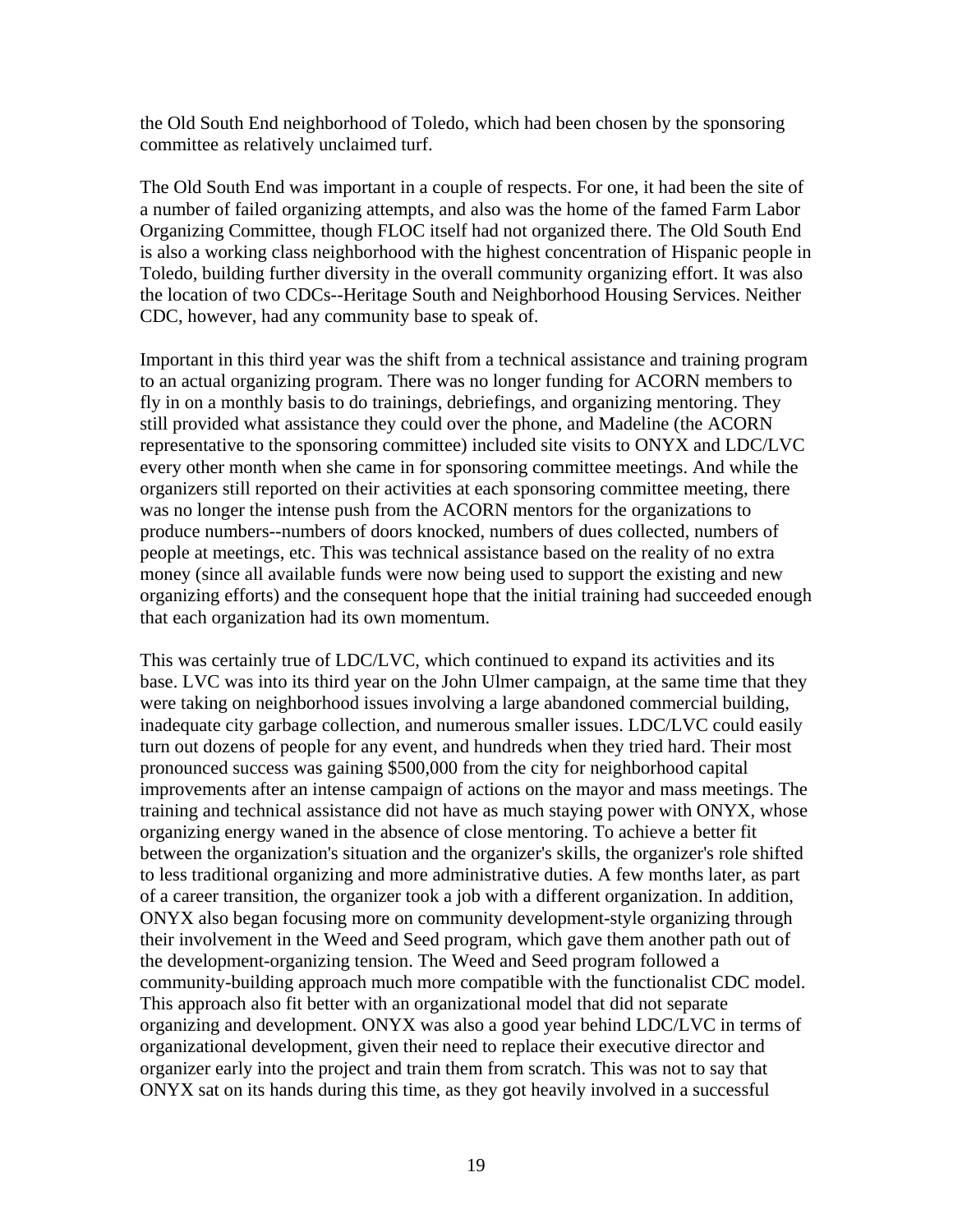campaign to prevent a local bank branch from closing. Rather, the organization-building aspect of their community organizing effort stalled out.

Through much of 2000, then, there was a lull except in Lagrange. The new ACORN organizing effort got off to a slow start, since it was building an organization from scratch with a newly trained organizer. It would really be until spring of 2001, when a part-time student organizer started helping and new funding came in, that the organizing effort would take off, with a number of suddenly successful campaigns targeting the dog warden for better service and an absentee landlord for better upkeep of his buildings. ACORN also brought in another organizer to start organizing on the east side of Toledo in early 2001. East Toledo had a history of community organizing in the 1970s and 1980s through the East Toledo Community Organization (Stoecker, 1995; 1995b) and was also unrepresented by other efforts except as part of a housing CDC's service area.

In May, LVC and ACORN embarked on their first joint campaign around issues that had been building in the Toledo Public Schools, sending over two dozen people to a school board meeting to protest a new 3 minute limit being imposed on citizen comments at school board meetings. They followed that with another joint action at a regular school board meeting. ACORN also increased its staff to three full-time organizers in the summer of 2001.

By mid-2001, then, there was community organizing occurring in three Toledo neighborhoods and were having clear success in building their community base and winning local victories. The remaining steps are to jell these organizing efforts into a city-wide campaign. There is still a shortage of organizers in Toledo to create a critical mass of effort, with only four employed community organizers in town. The Old South End and East Toledo are both beginning to build a stable base but it is not clear yet whether either are strong enough to fully participate in a coalition. And it is also challenging to decide how to decide on a city-wide issue, especially for the CDC-based organizing efforts which have historically limited themselves to neighborhood-based issues (though the John Ulmer campaign provided some early lessons on what to do and what not to do).

Important challenges lie on the path to renewed community organizing in Toledo. Identifying and recruiting organizers, finding stable and long term funding, and building alliances with a core of power holders are all complex tasks. But a new and quite interesting Toledo model is developing and gaining momentum that combines community organizing and development through a structure that includes an independent community organizing effort. We will discuss below the importance of such a model.

## **VII. Lessons**

There are a number of important lessons that can be drawn from this project so far. Many of the lessons confirm those being learned in the RHICO program in Massachusetts. They are also informed by a theoretical understanding of the organizing-development tension, which it may be useful to review here. Remember that community development is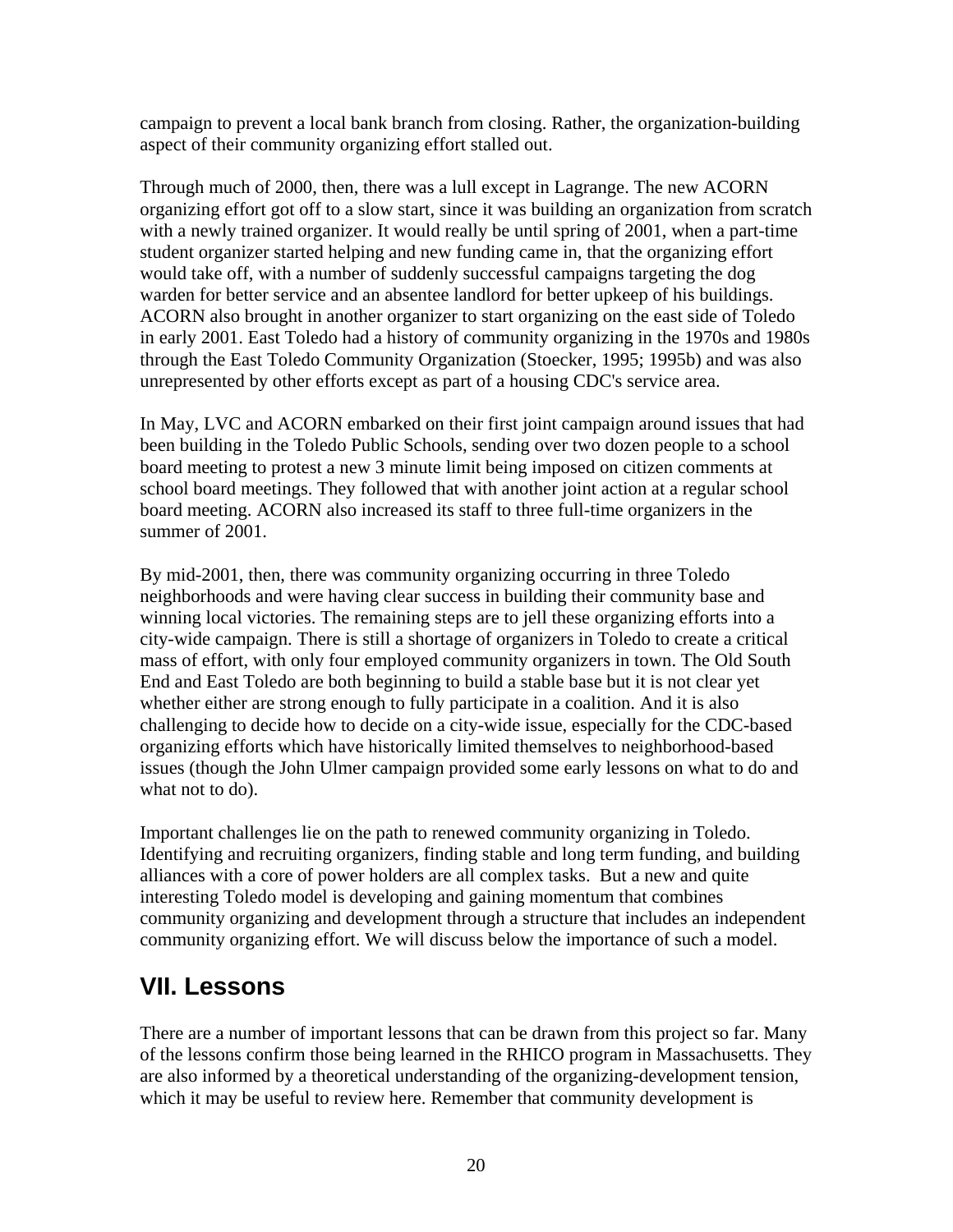premised on cooperative relationships between players with different levels of resources- banks and nonprofits, governments and citizens. The community development model also assumes that everyone has common and compatible interests that support cooperation and that conflict does more harm than good because it ignores the common interests and the assumed advantages of cooperation. Community organizing, in its traditional form, assumes that people with different resources in fact have conflicting interests, and that cooperation will only maintain the status quo. Thus, conflict is a way to raise the costs to the powerful and make it more sensible for them to negotiate.

The problem with CDCs doing community organizing, then, is not just that their funding might be threatened, but that community organizing and community development have different world views and value systems. Programs to combine them need to take into account both the structural reality that organizing might threaten development resources, and the cultural reality that organizing and development may have conflicting outlooks.

From that framework, here are the lessons being learned from the Toledo Community Organizing Training and Technical Assistance program.

#### The importance of early organizational assessment and buy-in:

There was an assessment done at the very beginning of the project to try and determine the readiness of Toledo CDCs for such a training program, but it was not done in light of their readiness for a traditional community organizing model informed by the hindsight we have now. For future programs helping CDCs to do community organizing, we can now do a more careful assessment. Based on the RHICO experience as well as the Toledo outcomes, here are some important assessment questions to ask:

- What does the executive director know about organizing in general and different organizing models? (consensus vs. conflict, individual vs. institutional, others)?
- Is there an organizer in place and, if so, what do they know about organizing in general and which organizing model do they prefer?
- What do leaders know about organizing in general and different organizing models?
- What is the structure of the organization(s)? Do they have elected or appointed leaders? How are leaders identified/recruited? Who is or would be responsible for supervising the organizer?
- How do organization leaders and director respond to a series of organizing vs. development dilemmas (such as doing an action against a bank that also gives loans to the CDC projects)?

The best case situation to expand a CDC's activities into community organizing are when the CDC has a board of directors democratically elected through a community-wide process, and an executive director and at least one respected board member with community organizing knowledge and experience. One of the challenges that faced the ONYX board, which was not elected through a community-wide process, was what to do with people recruited to the organization through community organizing. When new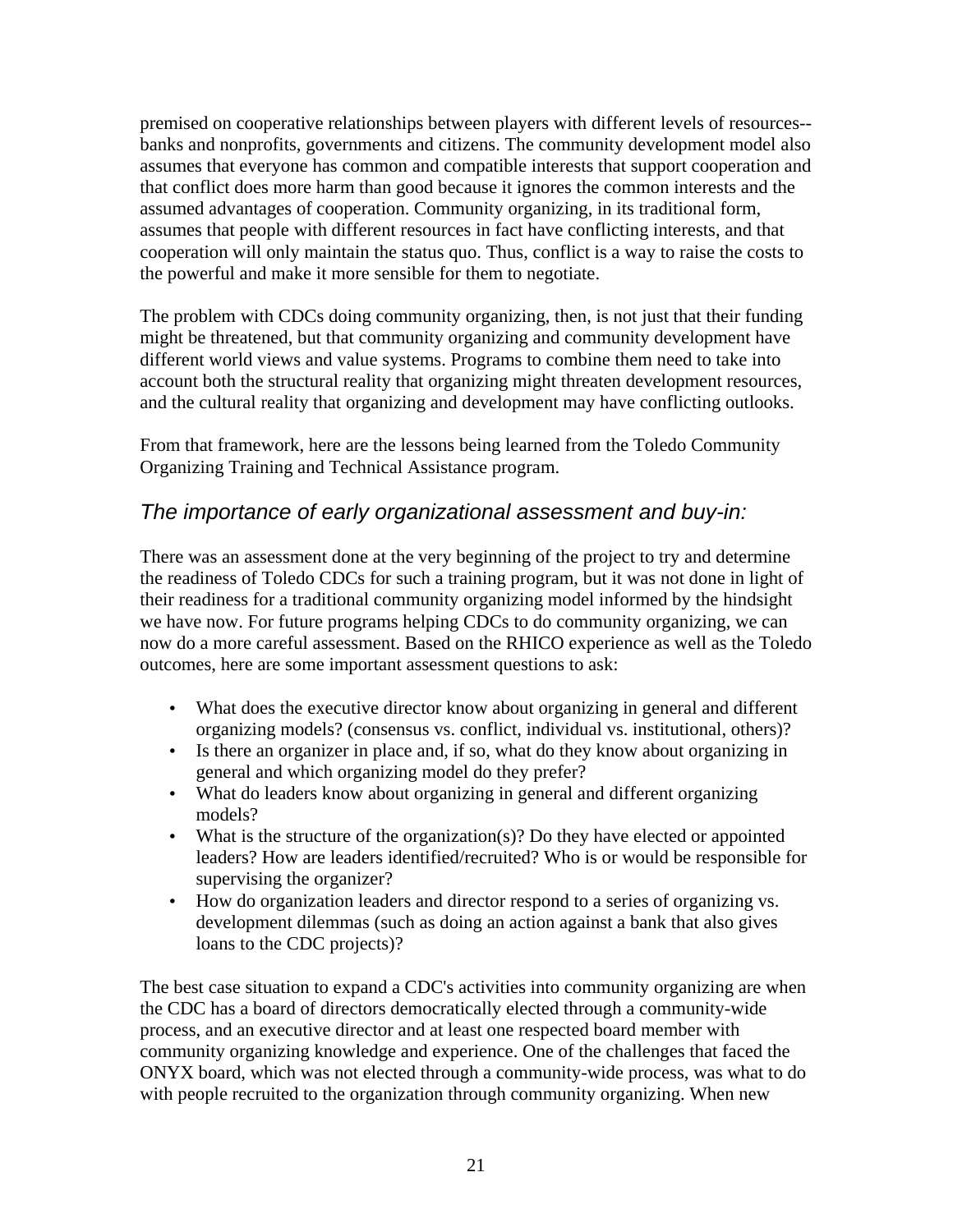members have no place to go in the organization, they tend to go away. In addition, the ONYX director did not have community organizing experience or knowledge outside of the training program, and only one board member did. This made it difficult to manage the fears within ONYX that traditional community organizing could threaten the organization's development activities. There was commitment in ONYX to doing community organizing, however, and we will address below the potential for success in a situation where there is commitment to community organizing but not a supportive situation for it.

#### The importance of clarifying the organizing-development tension:

In a situation like Toledo, where there is not a critical mass of community organizers or a community organizing culture that understands the various organizing models, education may be the first task. It is very interesting that, early on, there was a clear choice between technical assistance that would promote a conflict-theory community organizing model vs. a functionalist community building model. The support for the community organizing model, without an understanding by everyone of the ramifications for the CDCs of adopting such a model, effected the outcomes. Would the CDCs have all adopted the traditional community organizing training and TA if they had understood it and the other options? It is difficult to say now, as so many of the actors have changed. Clearly, LDC/LVC would have made the same choice, as it fit with their history. But TCCN/NIA and ONYX may have gone for the community building model had they understood their choices and the implications of each model for their organizations. The community building model is much easier for CDCs to do, remember, because it is based in the same functionalist theory assumptions as community development, and thus requires much less organizational restructuring.

The initial assessment, then should not be simply an external assessment of the CDC's readiness to do community organizing. It should also be an internal assessment of whether the CDC is ready to create a community-based and democratically-elected governing committee for the community organizing effort, and whether it is ready to insulate the community organizing effort from attempts by the CDC to control it.

#### The importance of structuring the organizing-development tension:

If the CDC is not ready to go through sometimes dramatic organizational restructuring, some might say, then CDCs should be allowed to opt for the community building model. Certainly, doing so will make the CDC more community-based, which is a good thing. But it is highly questionable whether the community building model can do anything more than provide more social services, albeit more community-based social services. When the issue is changing government policies that oppress, changing corporate policies that exclude and exploit, and changing broader cultural practices that abuse, community building is ineffective. In such cases, there needs to be a search for a different structure that can build community organizing outside of reluctant CDCs, but with their cooperation. Toledo is embarking on a very interesting model of establishing independent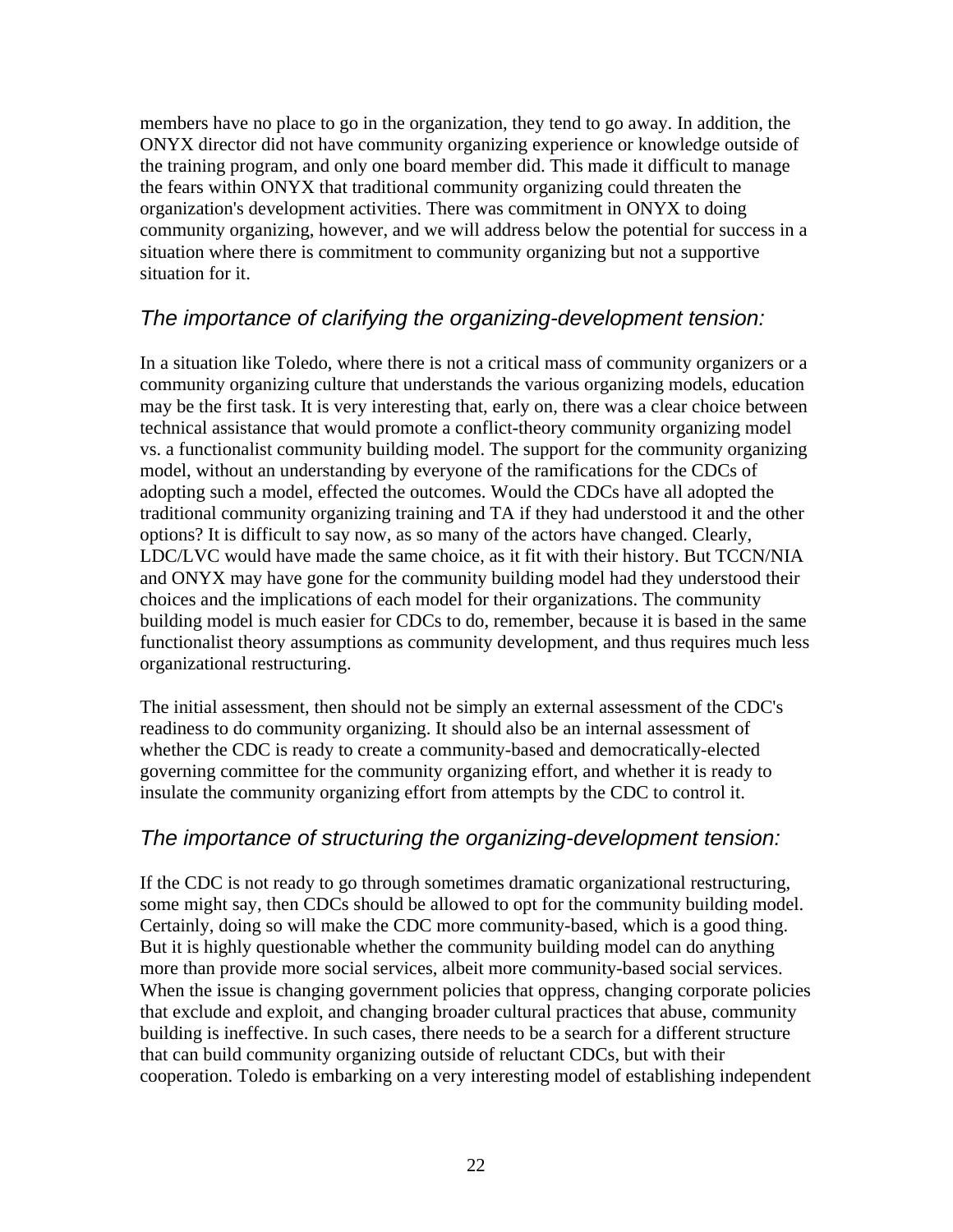community organizing in coalition with CDCs, which we will explore further in the final section of this report.

But why can't CDCs and community organizing just each do their own thing? Remember, as we have discussed above, there is a complex relationship between militant and moderate groups in social change efforts. Moderate groups, either because they fear having their resources cut if they act out, or because they disagree with militant tactics, are very limited in their tactical flexibility. And they consequently have nothing to withhold or offer as inducements in negotiations. Militant groups have the very important inducement of social disruption, but often have difficulty maintaining credibility to move from disruption to negotiation. Social movements have shown the greatest success when there has been a combination of moderate and militant groups operating for the cause. When both kinds of groups can find ways of working in coalition, they can both leverage and complete negotiations.

And what about the CDC wanting to do community organizing? Can it do both organizing and development successfully? The experience of LDC/LVC shows that a CDC can do community organizing, when it is carefully structured and effective. Perhaps the most threatening situation is a CDC trying to do community organizing but doing it badly. In that situation, the targets get angry at the organization's attempts to pressure them, but also see that the organization isn't strong enough to carry out the pressure tactics, so they either ignore it or squash it. Over the course of the last three years LDC/LVC has received a number of threats from powerful actors, but none of them have been carried out, partly because the Lagrange community now has the reputation of being able to turn out people en masse whenever they want and sustain a long drawn-out campaign. And one of the reasons that LDV/LVC has been successful is that they worked very hard to create a formal separation of their organizing and their development activities so that new leaders can rise to important positions in the neighborhood and so organizing tactics are not constrained by the perceived risks of the development side. But how do you get there?

# **VIII. Expanding Community Organizing in Toledo-Recommendations**

We have learned enough for developing an initial model for doing "distance" training and technical assistance for community organizations wanting to do community organizing.

First is the importance of early organizational commitment and restructuring. Helping a CDC develop a leadership structure that invites new participation and establishes relative autonomy for the organizing effort is extremely challenging and not doing so may doom the effort from the start. The experience of those in RHICO, which also relies on a lot of distance mentoring, is leading them to consider a multi-layered process: CDCs interested in community organizing first commit to an ongoing community organizing discussion and learning process to understand what it entails and how to it. At some point during this process the CDC can make an official commitment to the organizational transformation process necessary to start community organizing. At that point they are eligible for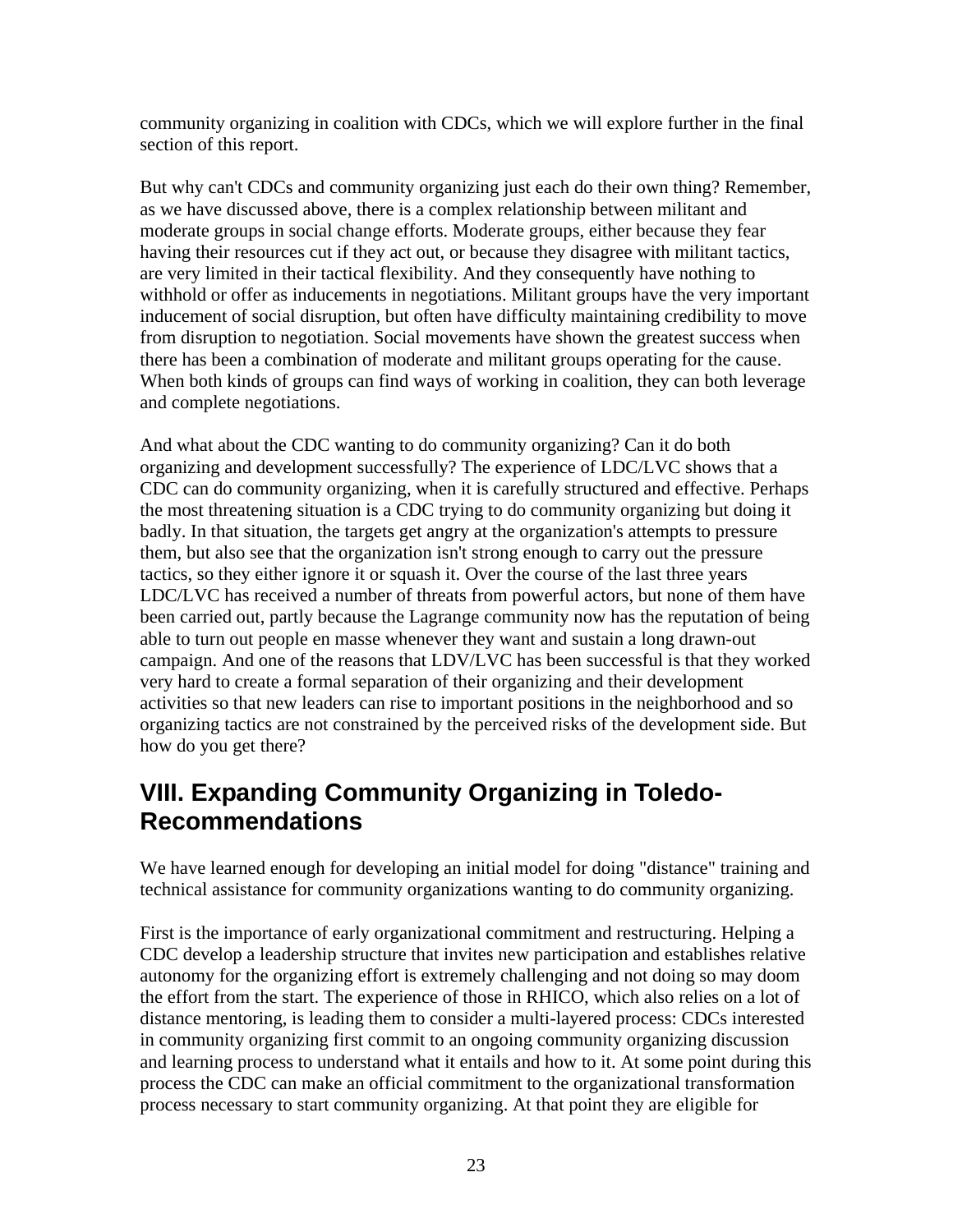technical assistance to develop a community organizing work plan. Once they have an improved work plan they can apply for development funds to support start-up costs. Once they are successfully underway, the CDC can apply for full RHICO support (Marks, 2000). This model has the advantage of providing early education to CDCs so they can make informed choices before investing more resources that may go to waste.

One of the most important lessons from the Toledo experience is the importance of doing both leader and staff training. In many ways, the leader trainings were the most interesting. They were not textbook-based. People actually went out and door-knocked. They actually went out and did protests. Leader training became very important in developing community organizing cultures in both ONYX and LDC/LVC. The challenge facing ONYX in this regard was not doing the early organizational restructuring work, and not continuing the intensive training beyond the second year, both of which were probably necessary for success. When the training comes from a distance, the time it takes for solid momentum to really build is much longer than when the training is homebased.

What should be included in such trainings? Most successful in the Toledo program was the "start-to-finish" training sequence that began with member recruitment, went through organization-building and campaign-planning and finished up with doing an action. Leaders had a sense of what it took from start to finish. This is really training for beginners. Beyond this basic training, however, it became clear in the Toledo program that the technical assistance really needed to be individualized. LDC/LVC really needed assistance in troubleshooting its basically successful community organizing. For example, when they built a sub-organization in one area of the neighborhood and then moved on to start in the next area, they needed help figuring out how to sustain the first area. ONYX needed to grapple much more with how to find official places for newly recruited members and how to protect the organizing effort from the pressures of the CDC. At this point, neither the Toledo program nor RHICO has developed technical assistance "tracks" for different situations.

The lessons being learned in Toledo are informing a unique strategy for managing the organizing-development tension. In contrast to my model of partnering large multi-local CDCs with small neighborhood-based community organizing groups (Stoecker, 1997), the model being developed in Toledo partners a large multi-local community organizing network-ACORN-with small neighborhood-based CDCs. The biggest advantage of this model is that it builds on the existing resources in Toledo. Toledo has a number of small neighborhood CDCs that are trying to be more community-based through trying out asset-based community development, community-based planning, and other strategies. But they are reluctant to employ conflict-model community organizing (both because they don't agree with it and fear the consequences of using it). Shifting these organizations to do effective community organizing is impractical. Where they cannot make the shift themselves, they may be willing to partner with a community organizing network that can insulate them from the political heat of conflict-model community organizing.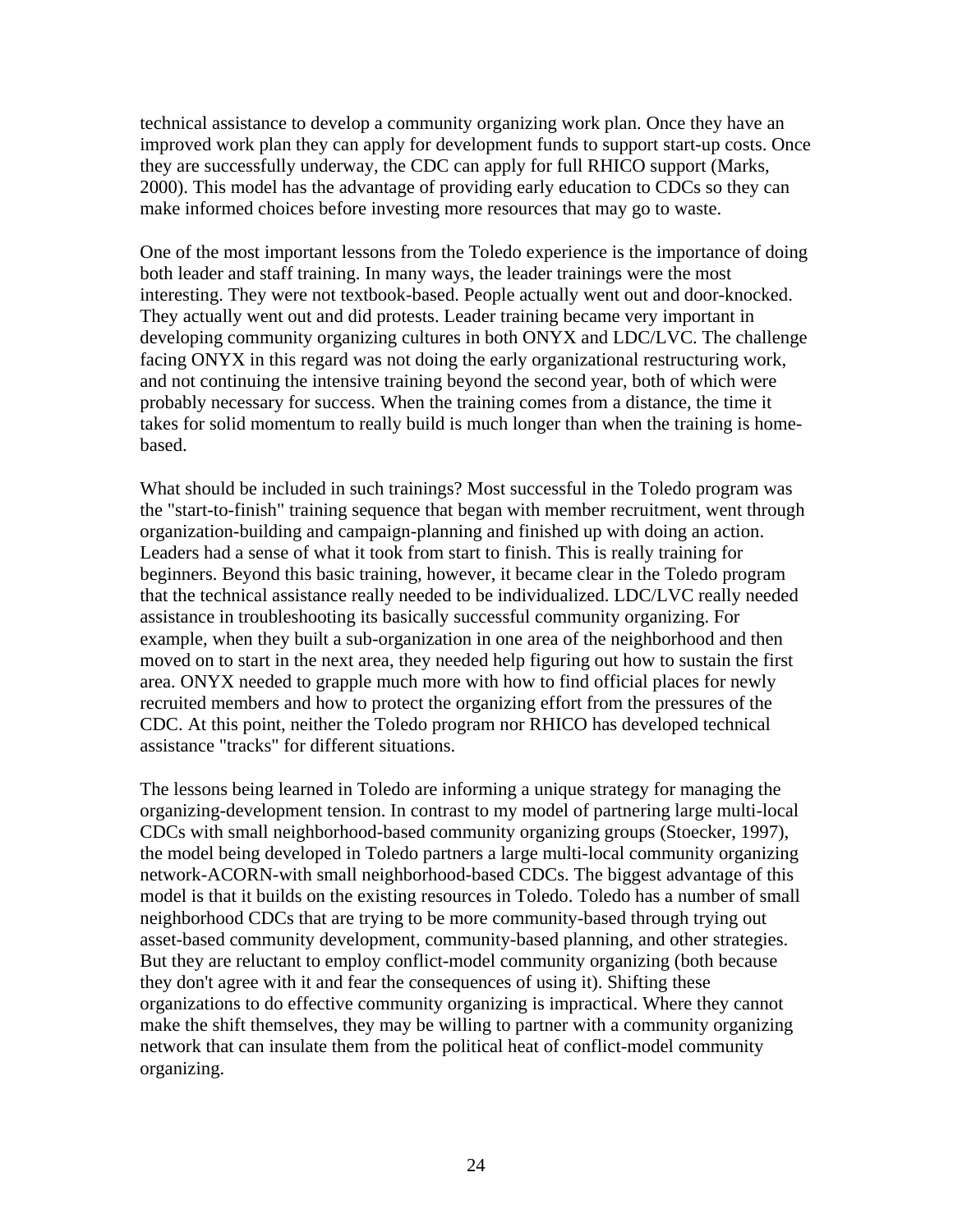This model also faces some significant challenges. The first and most important challenge is funding. Toledo is a poor city whose corporations, with rare exception, long ago abandoned the city by choice or by capture from bigger fish. Consequently, there is an extremely weak philanthropy base and a almost nonexistent progressive philanthropy base. City government has been moribund for quite some time and imagining a shift of CDBG funds into community organizing, for example, requires a lot of imagination. The United Way has also been reluctant to support anything outside of status-quo-maintaining social services, and Toledo's Community Shares program has only recently gotten off the ground.

There are some possible strategies for dealing with this tension:

- City hall: there are supporters of community organizing within city council and there is also some interest in reviewing the city's CDBG funding priorities. It is worth trying to interject community organizing into that discussion.
- United Way: there will probably not be much support for community organizing within the United Way itself, but the creation of a Community Shares coalition may prove enough of a threat to get them to take a second look.
- Private philanthropy: there is a very small select group of the wealthy who have provided core funding support for community organizing in the past. The question is whether they are financially able to provide such support long term.
- City residents: the goal, of course, is to make community organizing selfsupporting. But such an effort is nowhere near fruition in Toledo and will not be for the foreseeable future. The more such funding is pursued, however, the greater the long-term independence of any community organizing effort.

Another challenge is the serious lack of understanding regarding community organizing in Toledo. With only a small handful of people who have any community organizing training at all, a broad understanding of what is possible and what is needed to realize the possible is severely lacking. Currently, one city council member is opposing the community organizing effort going on. Yet, this same council member was a leader in one of Toledo's previously most successful community organizing efforts-the East Toledo Community Organization. The fact that he can't see the similarities is disturbing. In general, CDC staff, social service staff, faith-based organizations, and various grassroots organization leaders have no idea what community organizing is or what it can do. City officials, who year after year fund the same social service agencies that pick up the pieces of individual dysfunction that result from disorganized communities, are loath to shift money to efforts to prevent those problems by organizing communities in the first place.

Dealing with these challenges requires a multi-pronged education campaign.

• ACORN-one of the best ways to educate, of course, is to get the word out through doorknocking and a general community presence. ACORN is currently soliciting letters of support from influential community members. Other community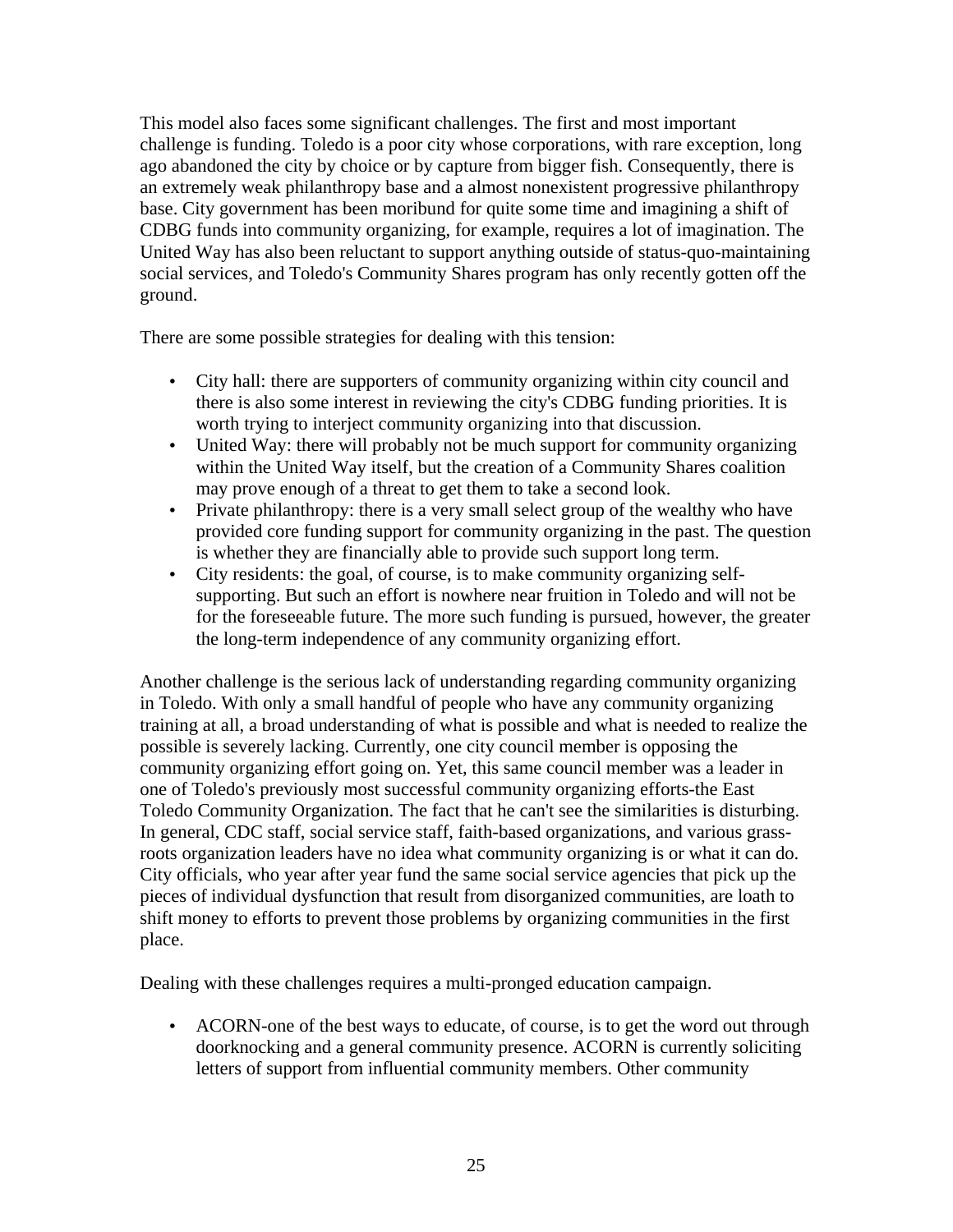education strategies could include a strong presence at community festivals, and co-sponsoring of official community education events.

• UT Urban Affairs Center-the UAC has long been a source of community education events, bringing in speakers, sponsoring gatherings, and promoting new approaches to old social problems. As an arm of the university, they are welllocated to further a community education effort.

While these challenges are significant, slow and steady momentum continues to build in Toledo and the hope grows that we can shift from building only the physical community to also building the social community.

# **REFERENCES**

ACORN. 1997. Capital & Communities: A Report to the Annie E. Casey Foundation on ACORN's Work to Revitalize Low and Moderate Income Communities. http://www.acorn.org/ACORNarchives/studies/c-and-c/capital-and-communities.html

Alinsky, Saul. 1969. Reveille for Radicals. New York: Vintage

Alinsky, Saul. 1971. Rules for Radicals. New York: Vintage

Beckwith Dave, with Cristina Lopez. 1997. "Community Organizing: People Power from the Grassroots." COMM-ORG Working Papers Series, 1997 Working Papers. http://comm-org.utoledo.edu/papers.htm

Blumberg, Rhoda Lois. 1984. Civil Rights: The 1960s Freedom Struggle. Boston: Twayne

Bobo, K., Kendall, J. & Max, S. (l991). Organizing for social change: A manual for activists in the l990s. Washington, DC: Seven Locks Press.

Bratt, Rachel. 1989. Rebuilding a Low-Income Housing Policy. Philadelphia: Temple University Press.

Callahan, Steve, Neil Mayer, Kris Palmer, and Larry Ferlazzo. 1999. Rowing the Boat With Two Oars. paper presented on COMM-ORG: The On-Line Conference on Community Organizing and Development. http://comm-org.utoledo.edu/papers.htm.

COMM-ORG: The On-Line Conference on Community Organizing and Development. 2001a. CO Groups and Networks. http://comm-org.utoledo.edu/train.htm

COMM-ORG: The On-Line Conference on Community Organizing and Development. 2001b. CO Groups and Networks. http://comm-org.utoledo.edu/orgs.htm

Consensus Organizing Institute. 1000. http://www.consensusorganizing.com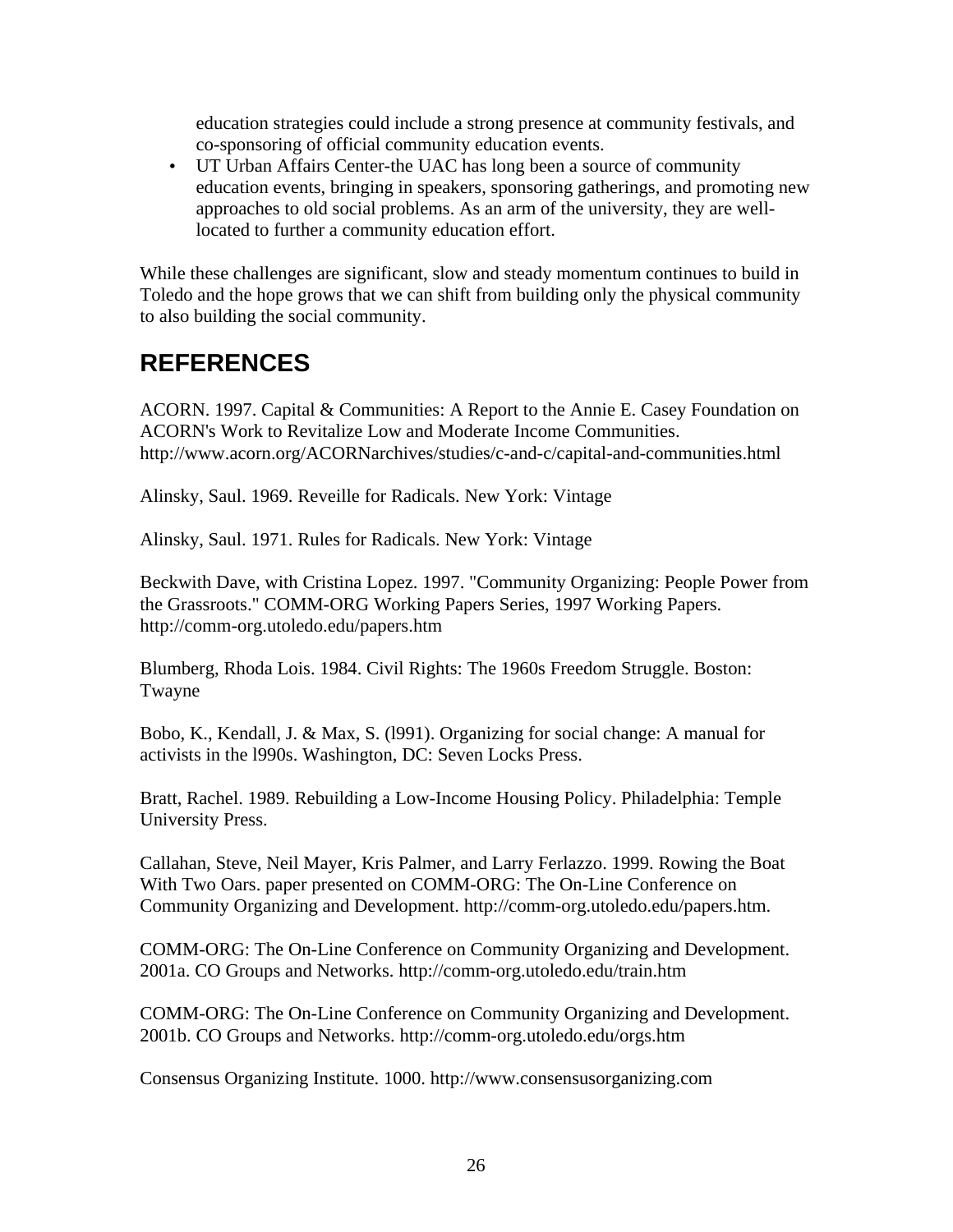DART (Direct Action & Research Training Center). 2001. http://www.thedartcenter.org/

Delgado, Gary. 1986. Organizing the Movement. Philadelphia, Temple University Press, 1986.

Douglass, Frederick. [1857] (1985). "The Significance of Emancipation in the West Indies." Speech, Canandaigua, New York, August 3, 1857; collected in pamphlet by author. In The Frederick Douglass Papers. Series One: Speeches, Debates, and Interviews. Volume 3: 1855-63. Edited by John W. Blassingame. New Haven: Yale University Press, p. 204.

Eichler, Michael. 1998. Organizing's Past, Present, and Future. Shelterforce Online. http://www.nhi.org/online/issues/101/eichler.html

Eitzen, Stanley, and Maxine Baca Zinn. 2000. In Conflict and Order: Understanding Society, 9e. Boston: Allyn and Bacon.

Ferree, Myra Marx., and Beth B. Hess. 1985. Controversy and Coalition: The New Feminist Movement. Boston: Twayne.

Finks, P. David. 1984. The radical vision of Saul Alinsky. New York: Paulist Press.

Freeman, Jo. 1975. The politics of women's liberation : a case study of an emerging social movement and its relation to the policy process. New York : McKay.

Gamaliel Foundation. 2001. http://www.gamaliel.org/organizing.htm

Gerlach, Luther, and Virginia Hine. 1970. People, Power, Change: Movements of Social Transformation. Indianapolis, Bobbs-Merrill.

Gottlieb, Robert. 1993. Forcing the Spring: The Transformation o fthe American Environmental Movement. Washington DC: Island Press.

Hansen, James C., Richard W. Warner, Elsie J. Smith. 1980. Group Counseling: Theory and Process, 2e. Chicago: Rand McNally

Hess, Doug. 1999. Community Organizing, Building and Developing: Their Relationship to Comprehensive Community Initiatives. Paper presented on COMM-ORG: The On-Line Conference on Community Organizing and Development. http://commorg.utoledo.edu/papers.htm

Kahn, S. (1991). Organizing: a guide for grassroots leaders. Silver Springs: MD. NASW Press.

Kelly, Rita Mae. 1977. Community Control of Economic Development: The Boards of Directors of Community Development Corporations. New York: Praeger.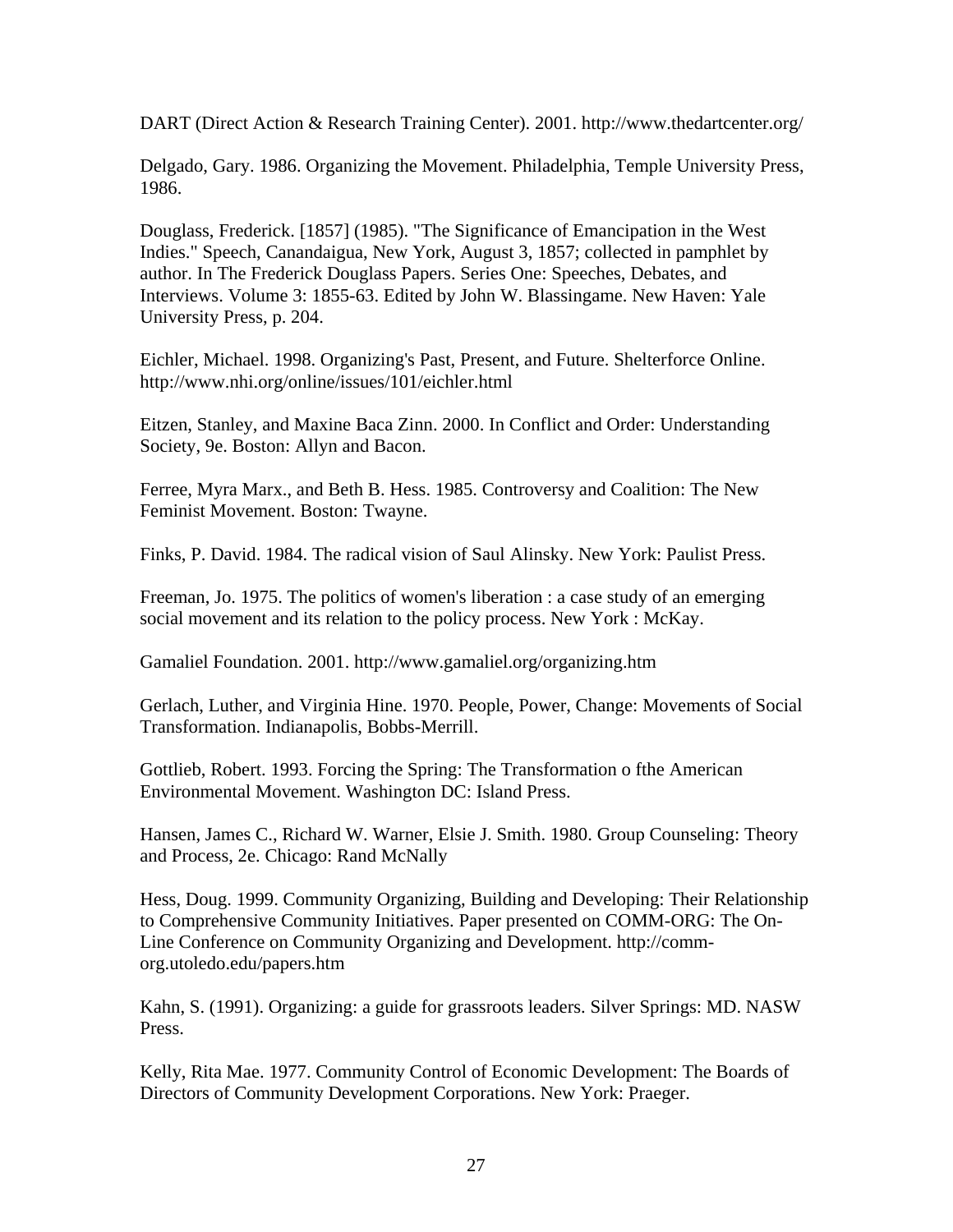Kretzmann, John P. and John L. McKnight. 1993. Building Communities From the Inside Out. Evanston, IL: Center for Urban Affairs and Policy Research Neighborhood Innovations Network, Northwestern University

Mansbridge, Jane J. 1986. Why we lost the ERA. Chicago : University of Chicago Press.

Marks, Nancy. 2000. Massachusetts Association of CDCs RHICO program. personal interview.

Marks, Nancy. 2001. Massachusetts Association of CDCs RHICO program. personal interview.

Midwest Academy. 2001. http://www.midwestacademy.com/

Morris, Aldon. l984. The origins of the civil rights movement: Black communities organizing for change. New York: Free Press.

National Organizers Alliance. 2000. http://www.noacentral.org/

New Party. 1997. Living Wage and Campaign Finance Reform Initiatives http://www.newparty.org/reforms.html

Peirce, Neal R., and Carol F. Steinbach, Enterprising Communities: Community-Based Development in America, 1990, Council for Community-Based Development, 1990.

PICO (Pacific Institute for Community Organization). 2001. http://www.pico.rutgers.edu/

Piven, Frances Fox, and Richard Cloward. 1979. Poor people's movements: Why they succeed, how they fail. New York: Vintage.

Reitzes, Donald C. and Dietrich C. Reitzes. 1987. The Alinsky legacy: Alive and kicking. Greenwich, CT: JAI Press.

Russell, Dan. 2000. Roots Of A Social Justice Movement (1970- 75). http://www.acorn.org/history-content.html

Sitkoff, Harvard. 1993. The Struggle for Black Equality 1954-1992. NY: Hill and Wang.

Smock, Kristina, 1997. Comprehensive Community Initiatives: A New Generation of Urban Revitalization Strategies. Paper presented on COMM-ORG: The On-Line Conference on Community Organizing and Development. http://commorg.utoledo.edu/papers.htm

Snow, David A., E. Burke Rochford, Jr., Steven K. Worden, and Robert D. Benford. l986. Frame Alignment Processes, Micromobilization, and Movement Participation. American Sociological Review 51:464-481.